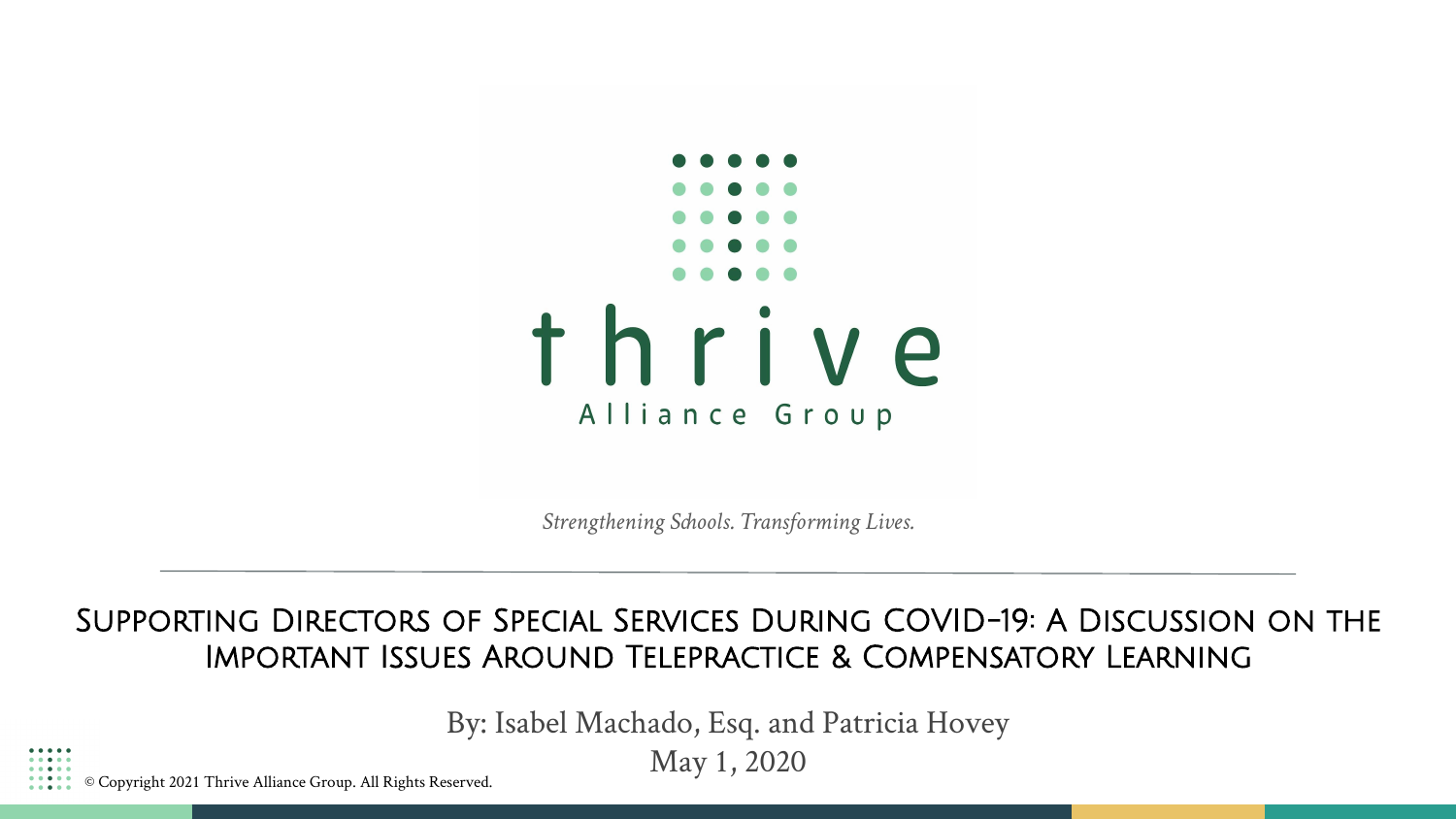#### **AGENDA**

- Current guidance on telepractice
- Do's and Don'ts
- Document, Document, Document: Good Faith practices, Goals/Progress
- Mandated reporting, crisis protocols, impact on pre-existing home instruction
- Preparation for and Consideration of possible Compensatory Issues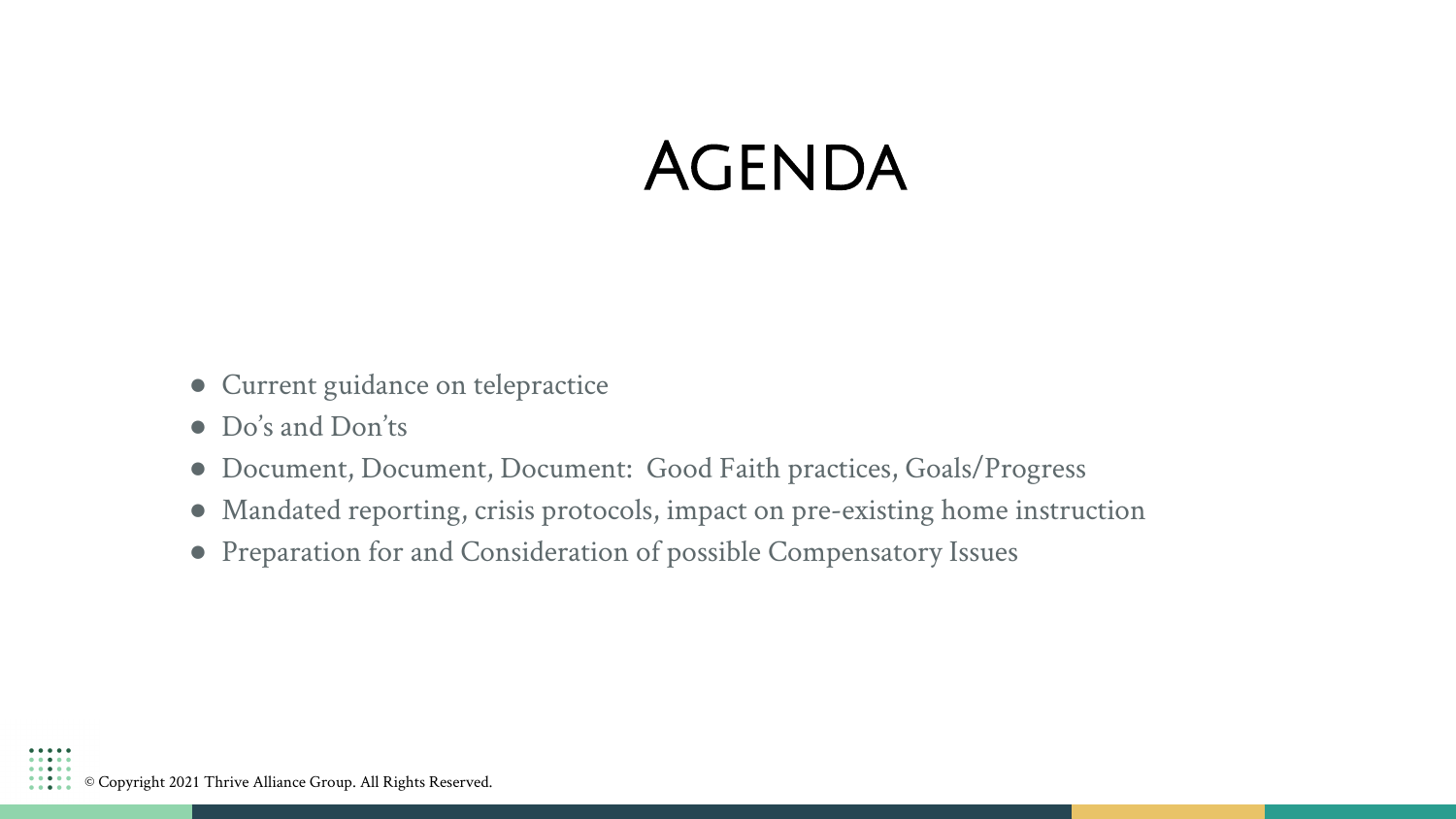# COVID-19

● Districts are facing an unprecedented and fluid situation regarding the provision of school services due to the Covid-19 pandemic.

● Guidance is being issued on both the Federal and State level. However, this guidance is constantly evolving to adapt to changing situations.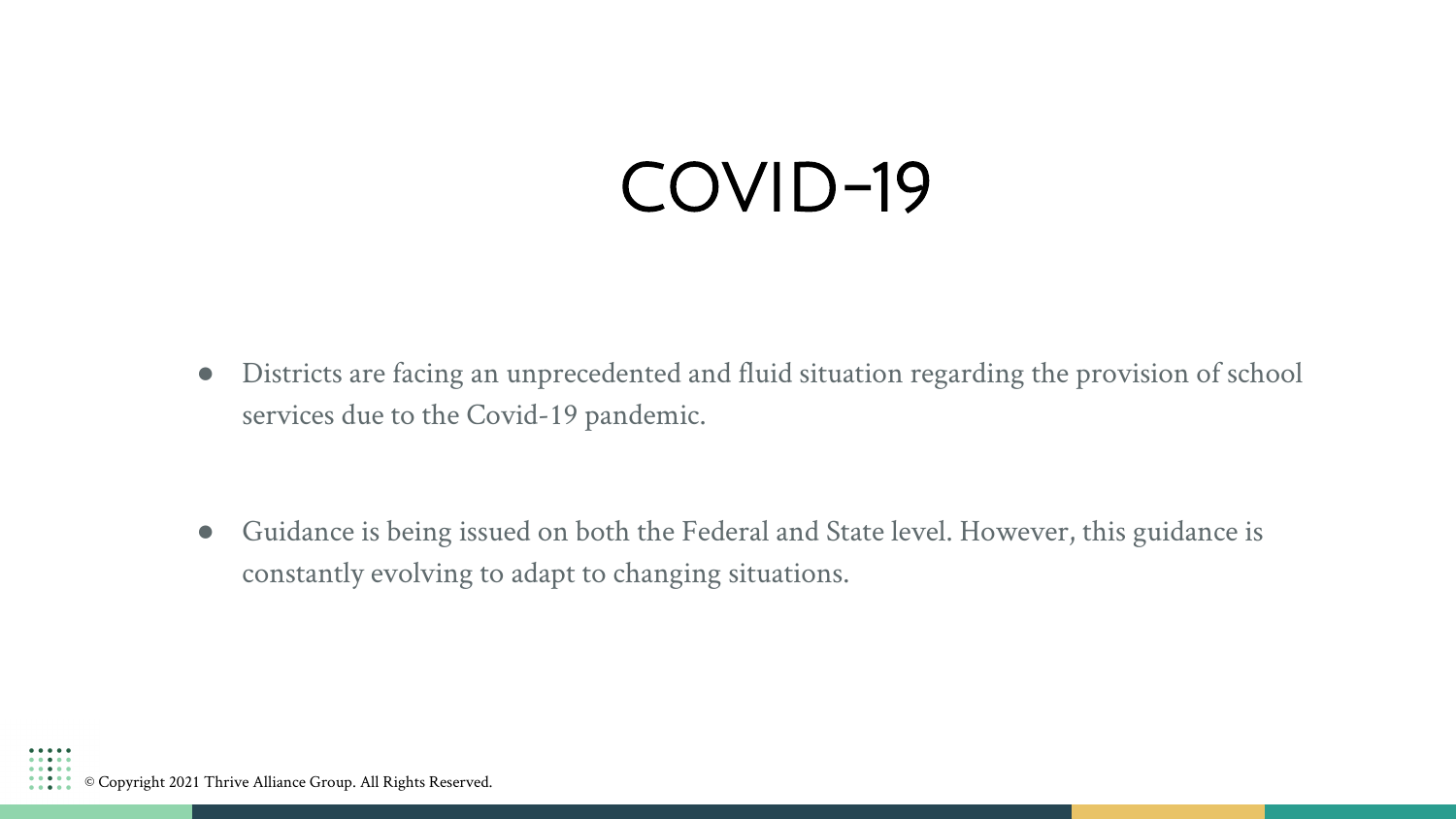# HOW ARE SERVICES PROVIDED:

- On April 13,2020, the New Jersey Department of Education issued guidance regarding services because of school closures due to Covid-19:
- For students with disabilities, students in special classes, medically fragile students, students with one to one paraprofessional services, students receiving related services:
- To the most appropriate extent possible, home instruction/ services shall be consistent with student's Individualized Education Plan (IEP).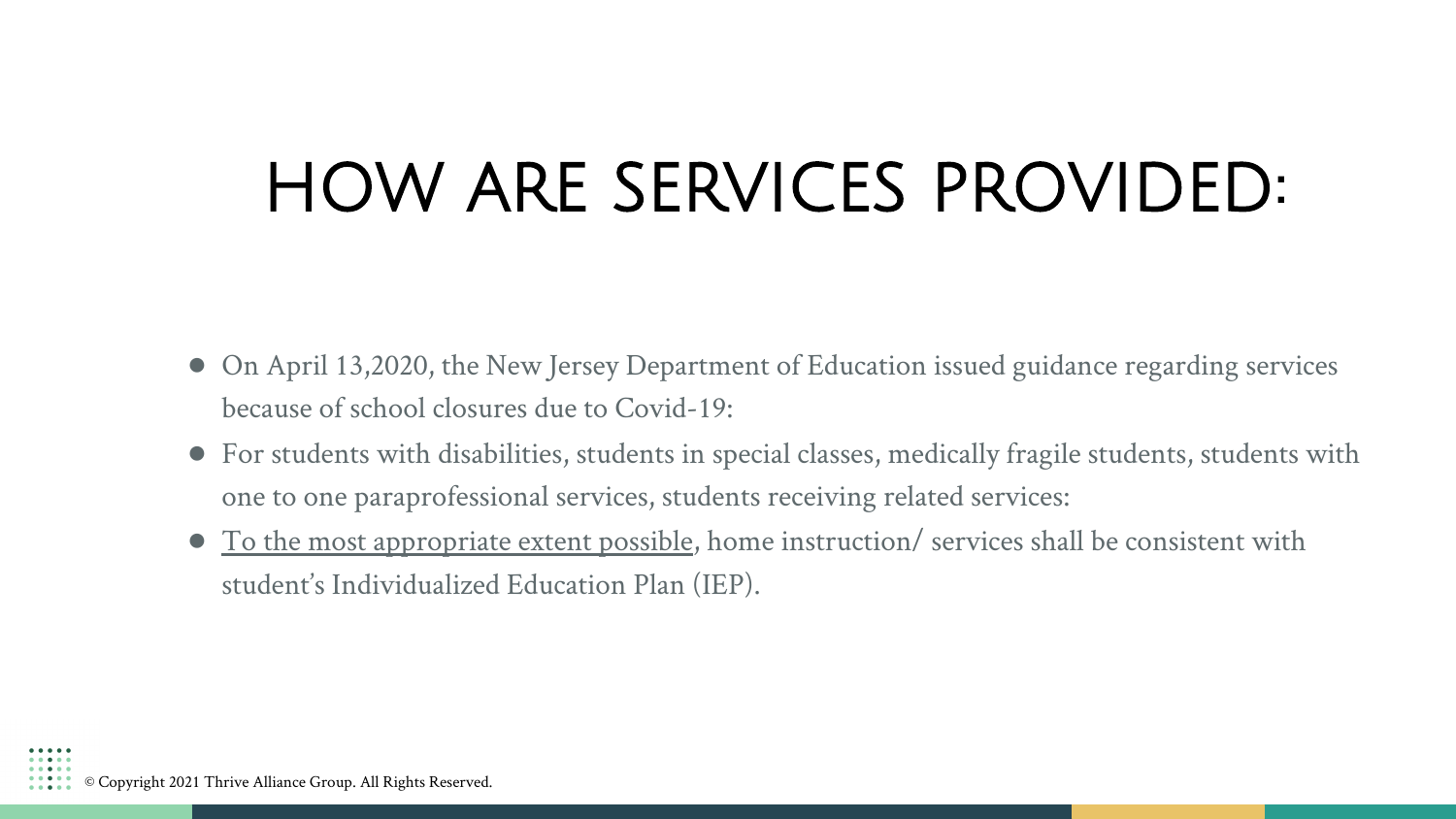# PARENTS

- Key members of the IEP team are parents.
- In order to provide services to children at this time, districts should speak to and engage the parents in the process
	- Determine how they can best provide support, including medical supports
	- Work with parents to find creative ways to provide students with disabilities equitable access to home instruction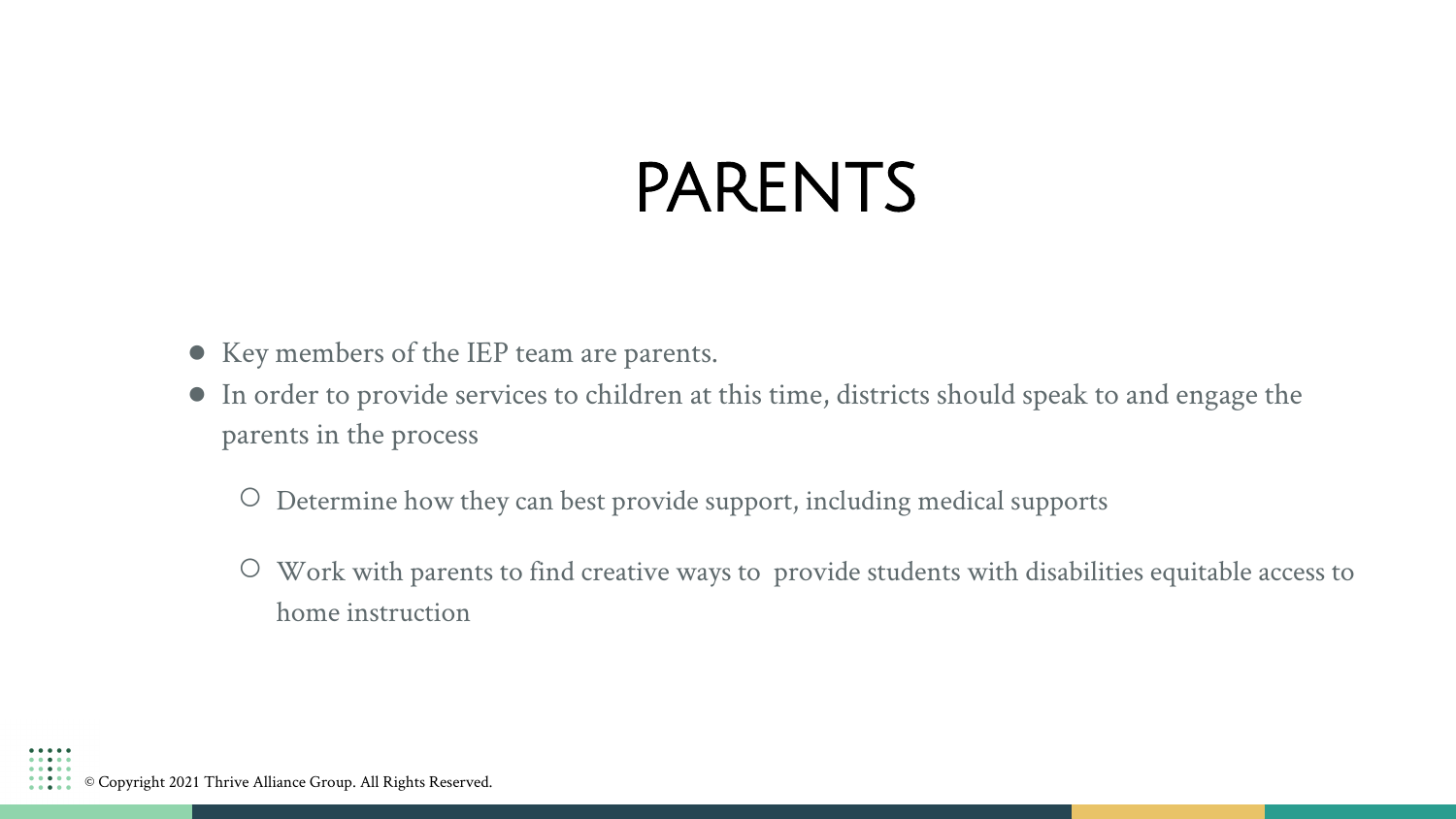# COMPENSATORY SERVICES

- Students will eventually return to school
- However, during the pandemic, the New Jersey DOE advises that districts must offer special education services to the most appropriate extent possible.
- IEP teams may need to consider compensatory services to students when school resumes
- IEPs may need to be adjusted
- IEP teams should determine the amount of compensatory services, if necessary, that students with IEPs may need on a case by case basis when school resumes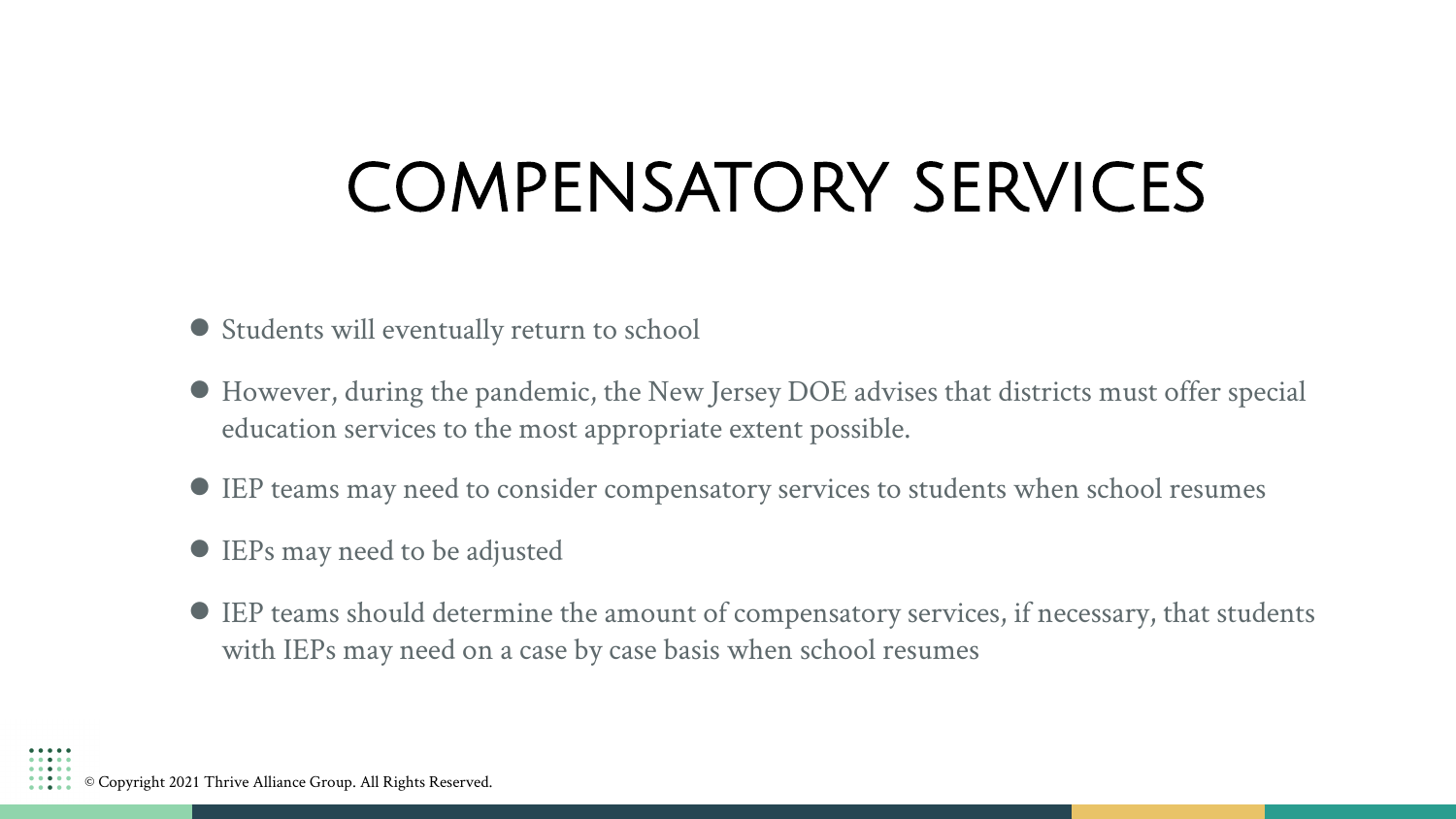## CONTINUED...

- Look at progress and present levels prior to school closure
- Upon return to school, current progress and present levels should be recorded immediately
- The information will be used to determine when and if any compensatory education is necessary when schools reopen
- Districts could see a significant increase in compensatory education costs for at least next year, as well as increase in litigation
- Recent legislation A3904 notes that virtual days count towards 180 requirement, which does not negate the potential need for compensatory education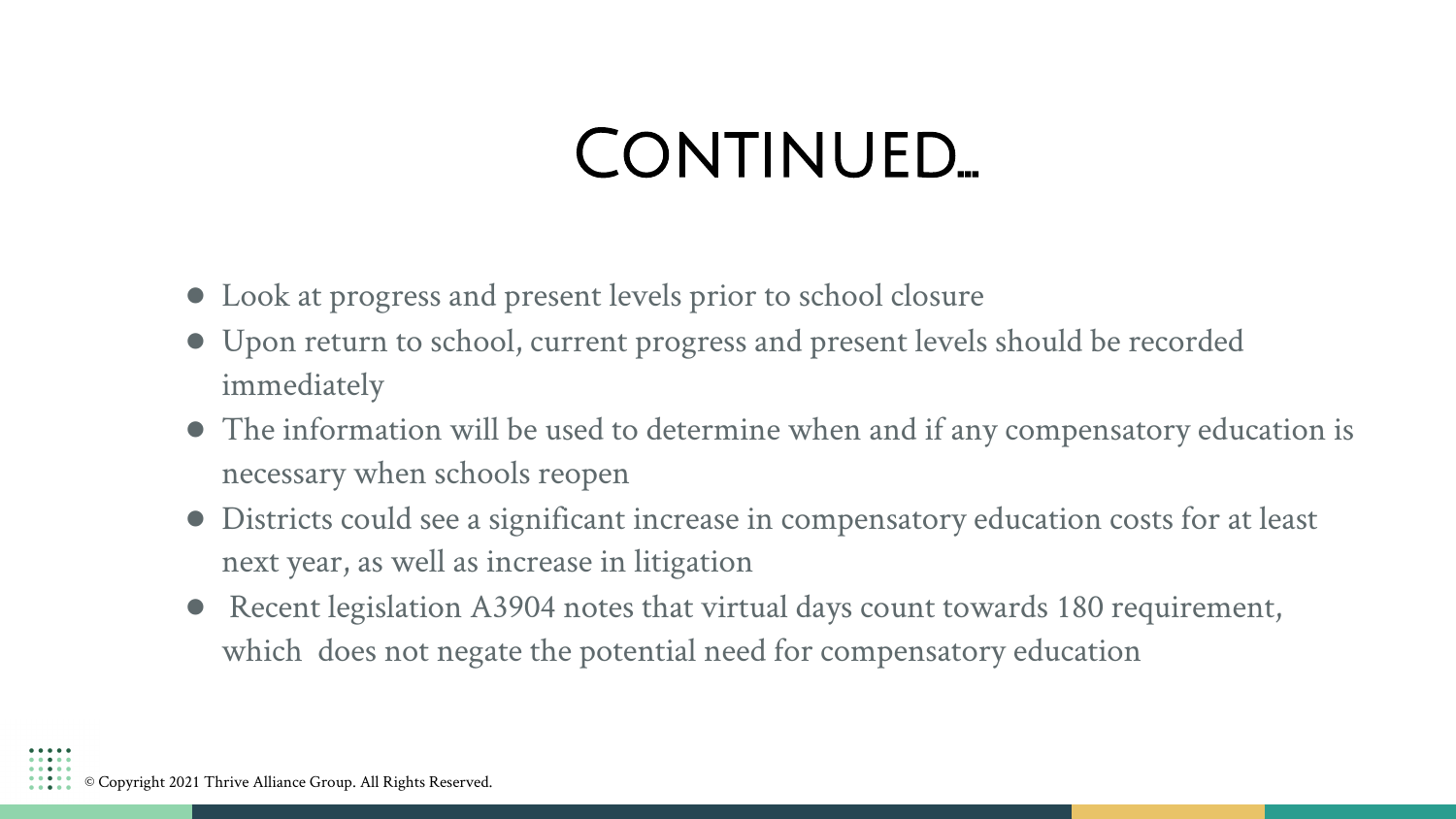## Out-of-District Placements

As recently as April 13, 2020, the New Jersey DOE advises that Districts:

- ○Maintain communication with **ALL** out of district placements during school closures
- ○It is the sending district's responsibility to ensure instruction consistent with their IEP to the greatest extent possible.
- ○Collaboration with the school of attendance in encouraged to achieve these goals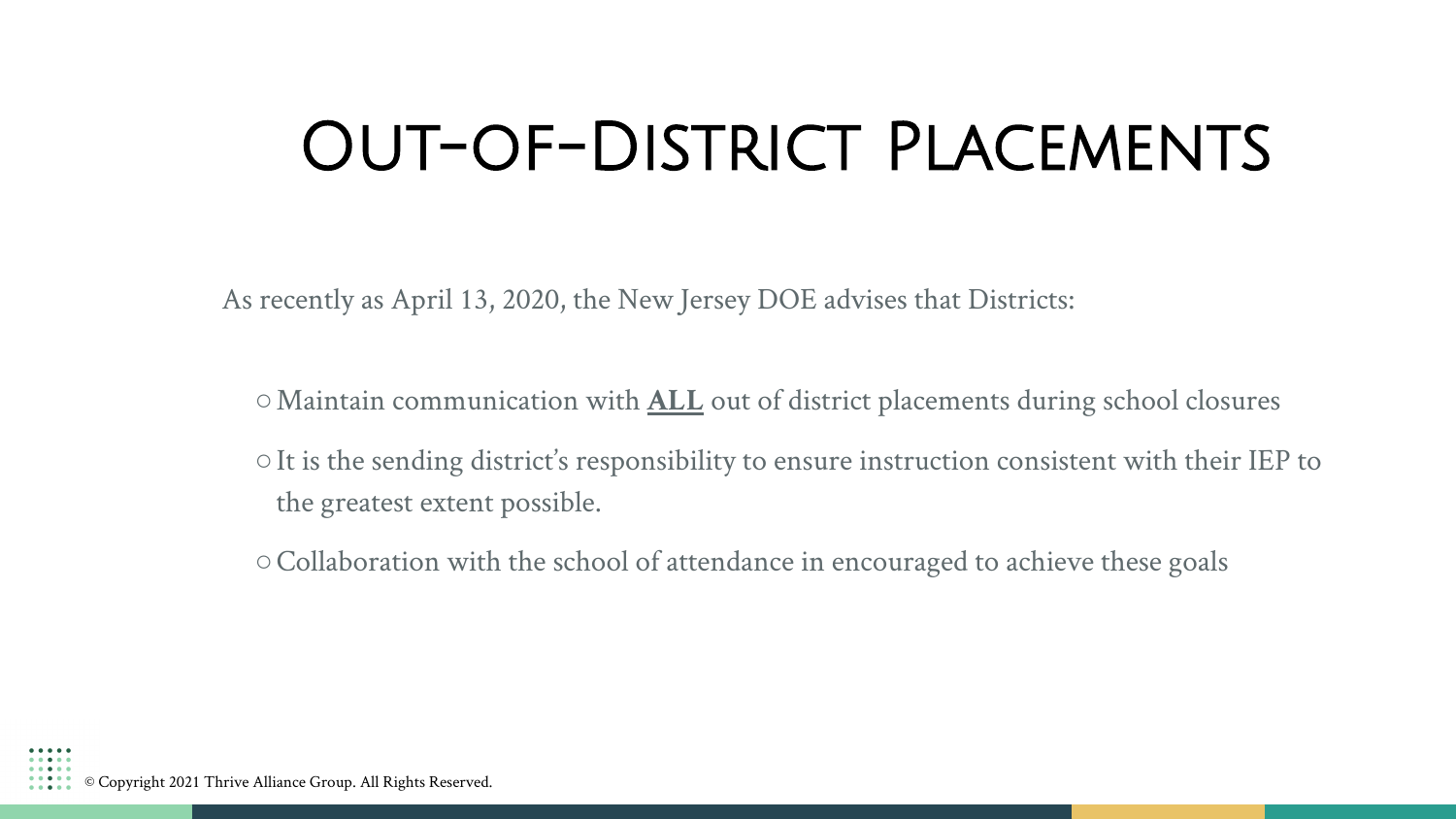# Private Schools/ Residential **PLACEMENTS**

● Some residential placements have sent their students home due to the pandemic

- If you have students who have returned home, it is recommended that you immediately contact the placement and obtain copies of :
	- Present levels of IEP goals
	- Current IEP progress reporting
	- Behavioral plans and data books (if applicable)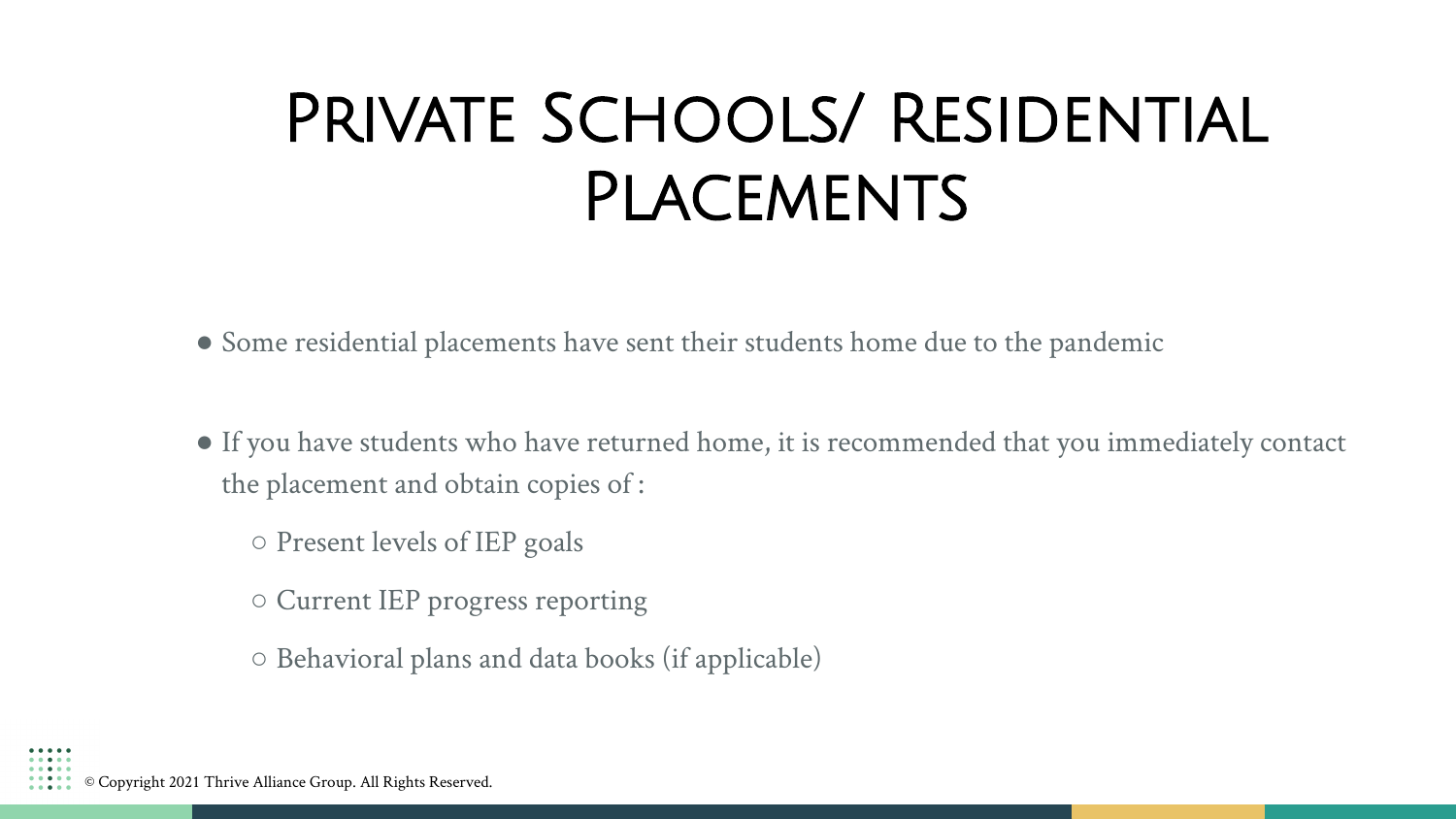# PRIVATE SCHOOLS/ RESIDENTIAL **PLACEMENTS**

- Curriculum used, including program books
- Contact residential placement and confirm in writing that District will not be billed while student is home
- Child Study Team should then determine if and what type of in-person services are required during closure
- Contact the County office first before committing to in-person services. County must give the district consent, in writing, to perform the services.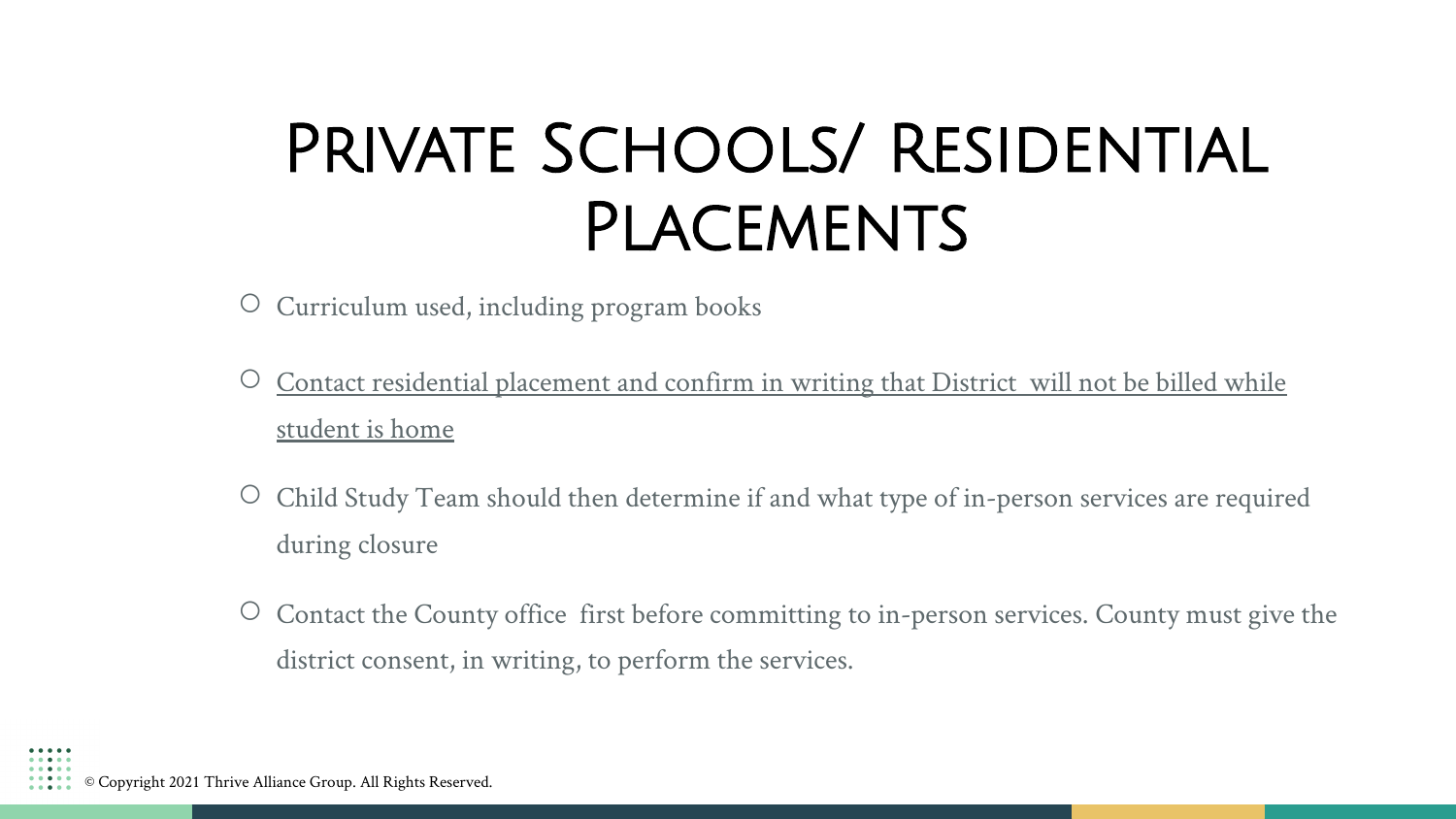# Extension of Evaluation Timelines

March 21, 2020 guidance from the U.S. Department of Education encouraged Local Education Agencies (LEAs) during this time to work with parents to reach mutually agreeable extensions to established timelines of evaluations and reevaluations as appropriate.

*Supplemental Fact Sheet Addressing the Risk of COVID-19 in Preschool, Elem. and Secondary Schs. While Serving Children with Disabilities , 120 LRP 10623 (OSERS/OCR 03/21/20)*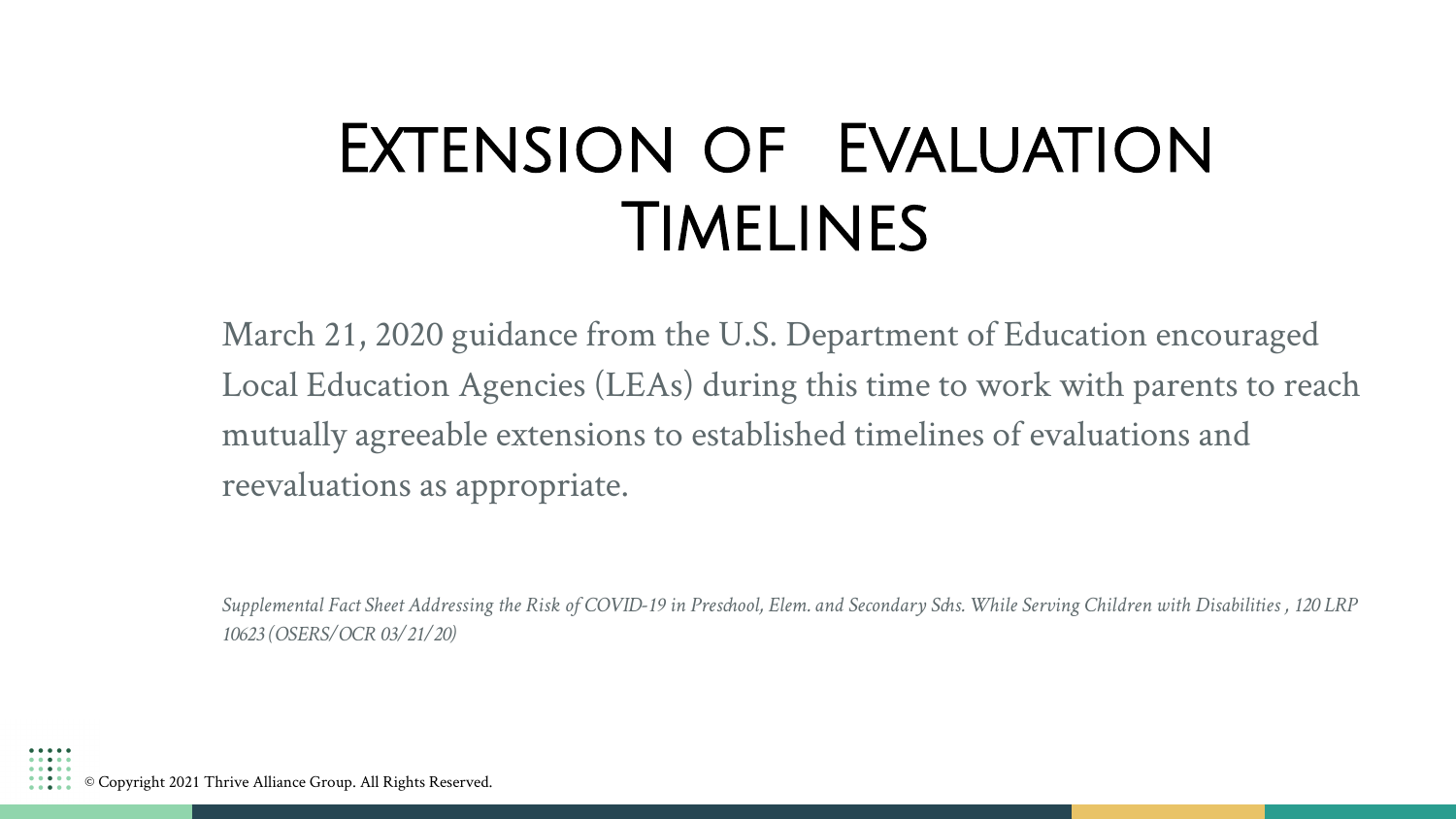## Temporary Rule Modification

- Executive Order 103 modifies rules governing the provision of special education and related services to students with disabilities.
- Emergency adoption of a temporary rule modification of rules governing the provision of special education and related services to students with disabilities pursuant to N.J.A.C. 6A:14-1.1 and N.J.A.C. 6A:14-3.9
- Allows for the services to be provided through electronic communications, remote, virtual, or other online platforms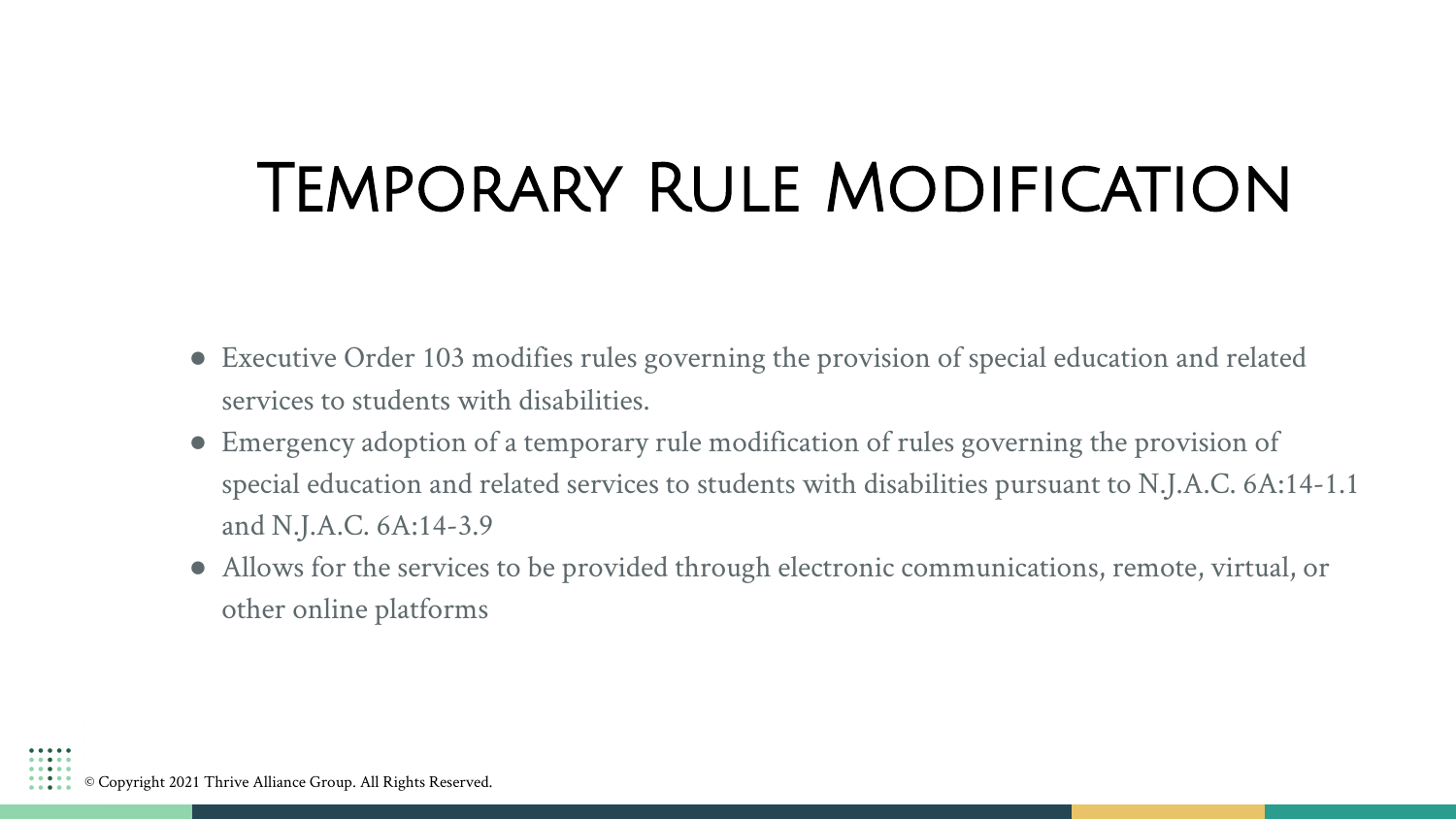# Related Services – A3904 **LEGISLATION**

- Provides to the extent remote instruction is provided for general education students, the district will be required to provide special education services the same educational opportunities.
- In the event of a school closure, district may remotely provide speech language services, counseling services, physical therapy, occupational therapy and behavioral services.
- Related services in the IEP can and should be delivered remotely to the greatest extent practicable.
- Waiver and consent

○ No waiver of FAPE or compensatory education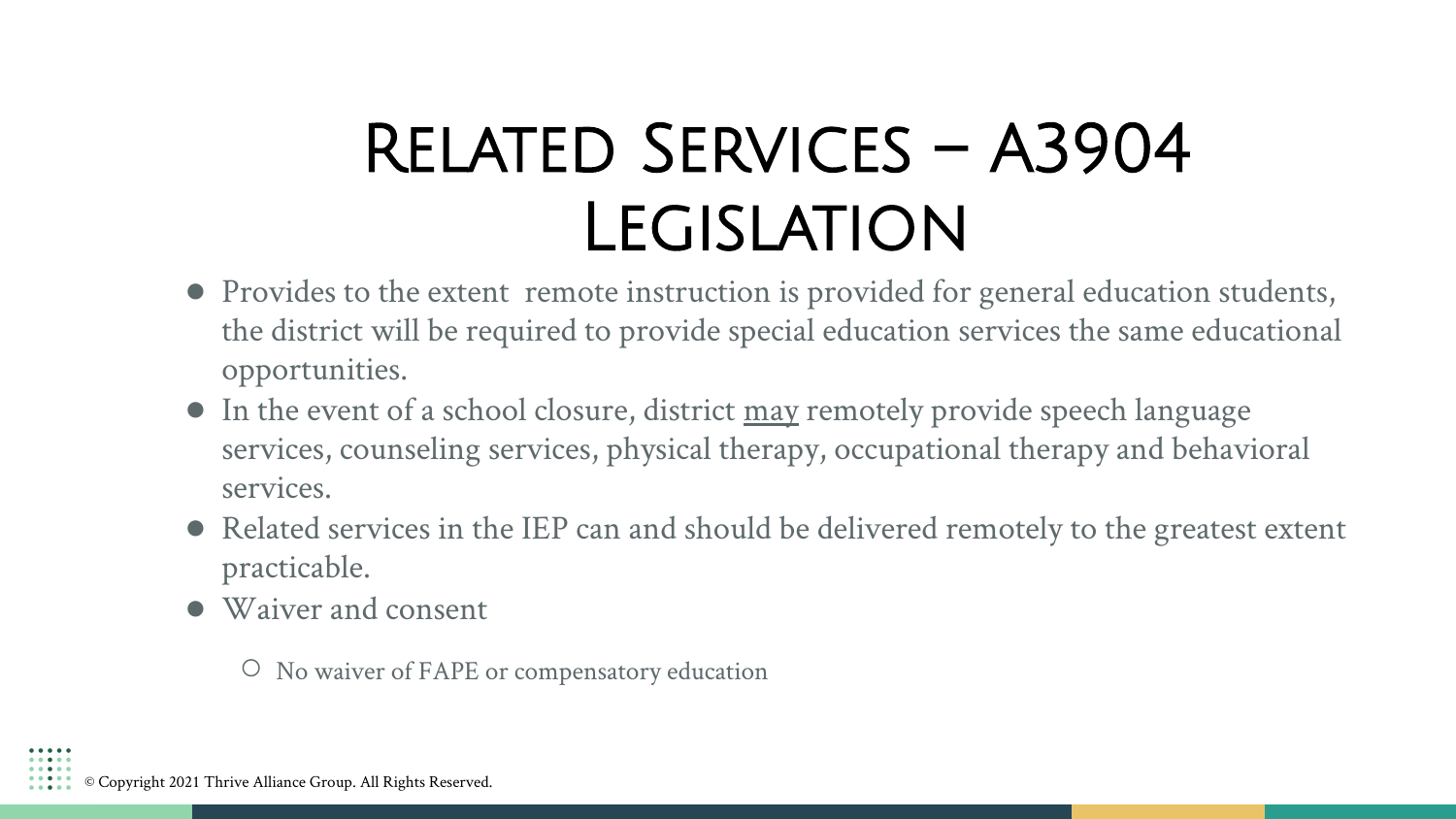#### Coronavirus Aid, Relief, and Economic Security Act ("CARES Act")

- Signed by President Trump on March 27, 2020, the CARES Act creates an Education Stabilization Fund to be distributed to States for allocation to local school districts
- Under Section 18006 of the Cares Act, any district that wants to access the funds from the Fund is required, to the greatest extent possible, to continue to pay their **employees and contractors** during the period of closures caused by Covid-19.
- Additional guidance on the Fund should be forthcoming.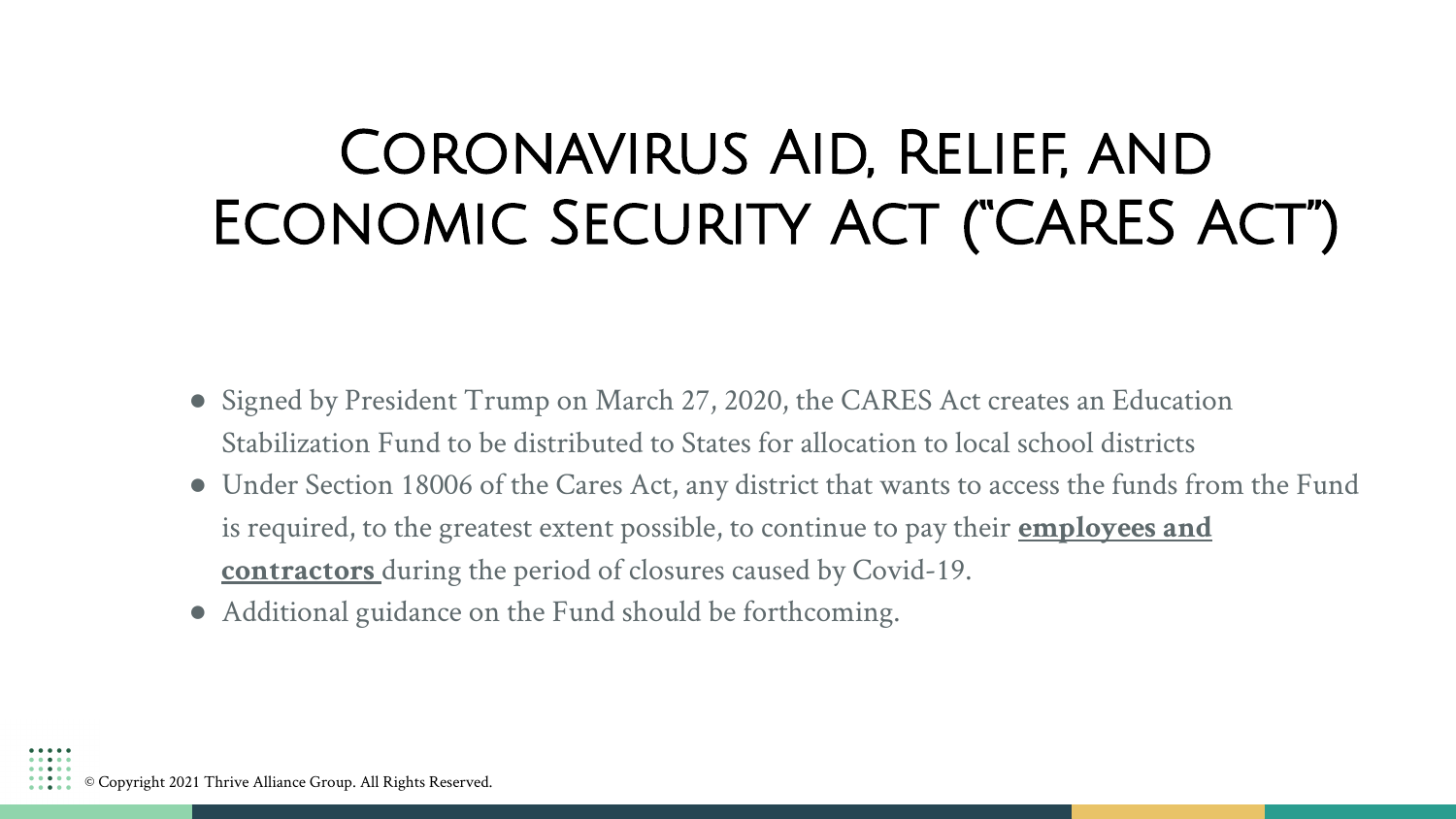## SECRETARY OF EDUCATION Recommendations

- On April 27, 2020, Education Secretary Betsey DeVos issued a recommendation to Congress regarding the IDEA.
- The Department is **not** requesting waiver authority for any of the core tenets of the IDEA or Section 504 of the Rehabilitation Act of 1973, most notably a free appropriate public education (FAPE) in the least restrictive environment (LRE).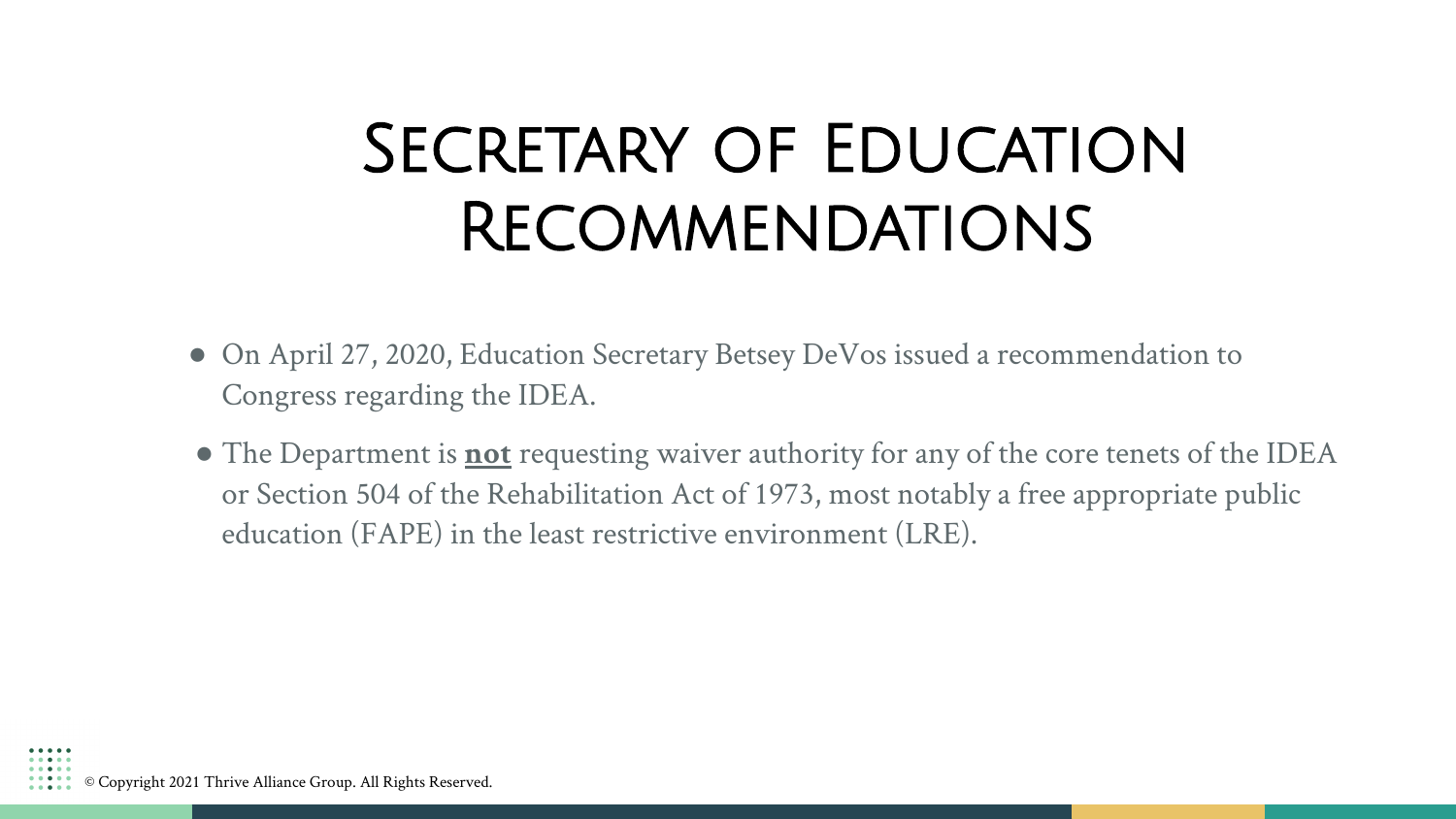#### The U.S. Department of Education's Position:

The recommendation is based on the following reasoning:

- Schools can, and must, provide education to all students, including children with disabilities;
- Health and safety of children, students, educators, and service providers must be the first consideration;
- The needs and best interests of the **individual student**, not any system, should guide decisions and expenditures;
- Parents or recipients of services must be informed of, and involved in, decisions relating to the provision of services; and
- Services typically provided in person may now need to be provided through alternative methods, requiring creative and innovative approaches.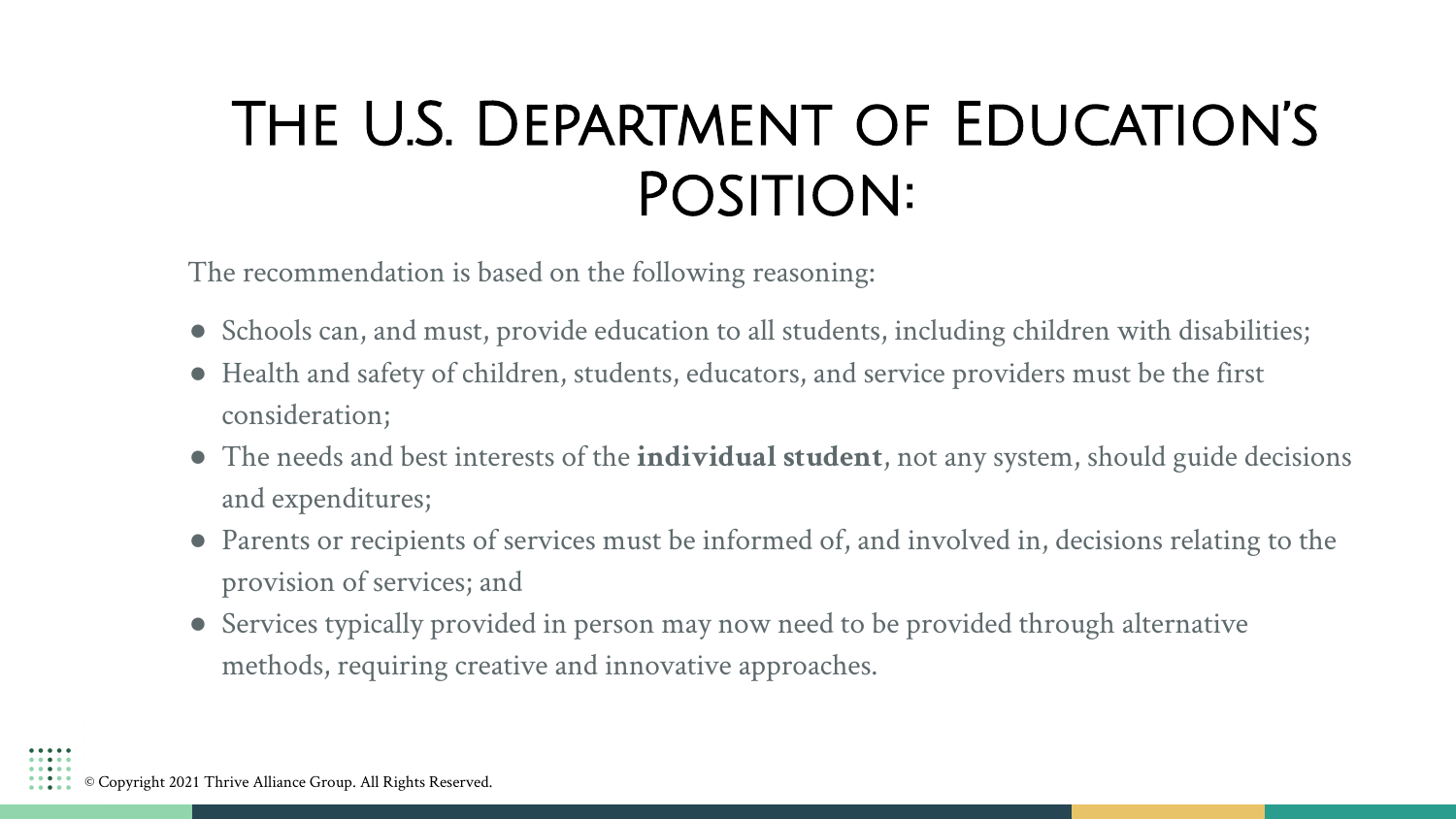## STUDENTS RIGHTS

- Students continue to have the same rights under the Individuals with Disabilities Act (IDEA), Section 504 of the Rehabilitation Act of 1973 (Section 504) and the Americans with Disabilities Act (ADA) which Districts must continue to follow.
- IEPs and 504 plans must be followed to the greatest extent possible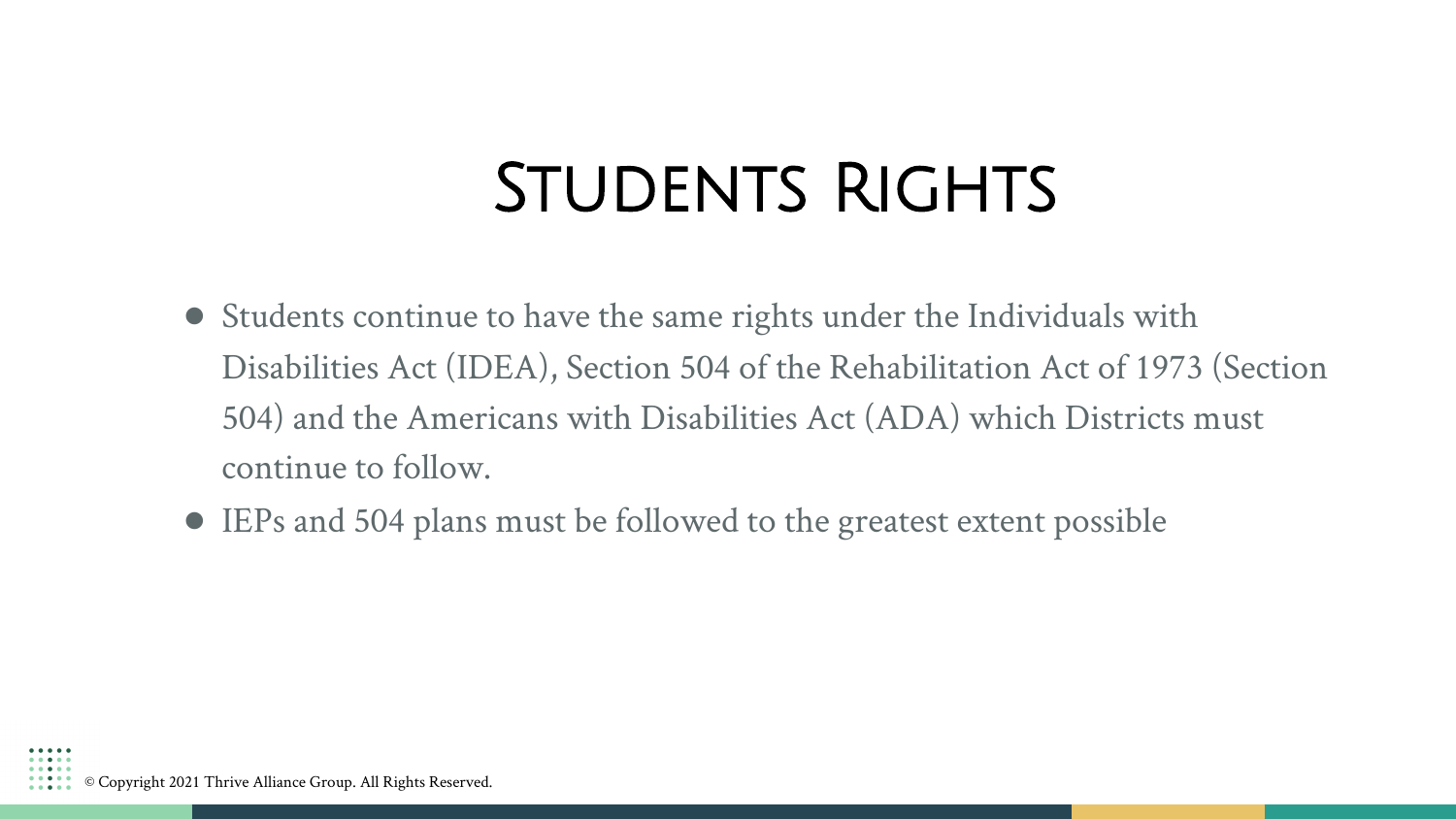#### **DOCUMENTATION**

- Any change from IEPS or 504s must be documented
- Districts should work with parents regarding mutually agreeable extensions of time when appropriate
- Document in writing every communication, offer of services, cancellation, or reschedule, consent for services, and extensions.
- Document everything !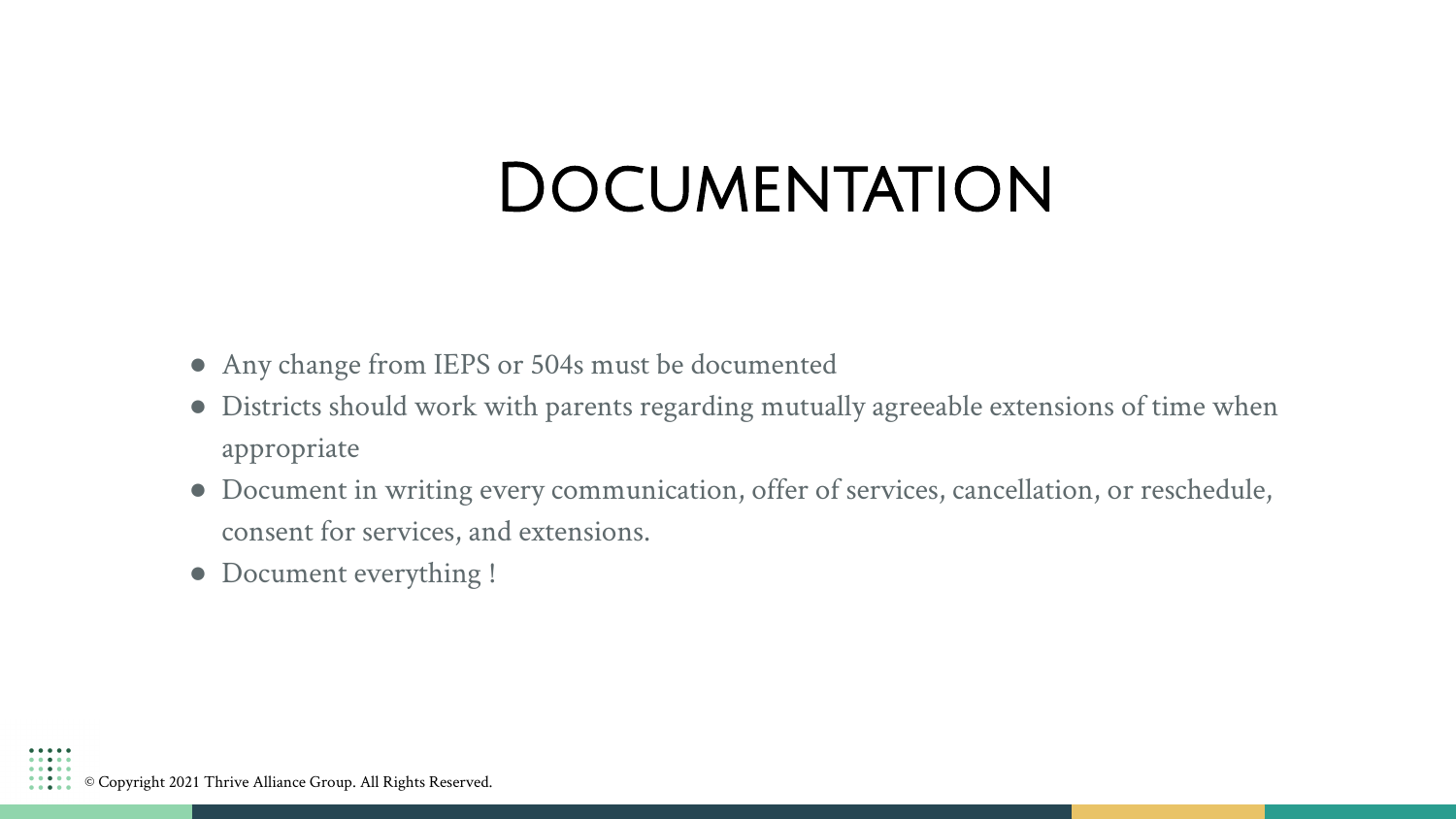#### Special Education Meetings

- Currently no waiver for mandatory participants due to Covid-19
- Same requirement to obtain parental waivers applies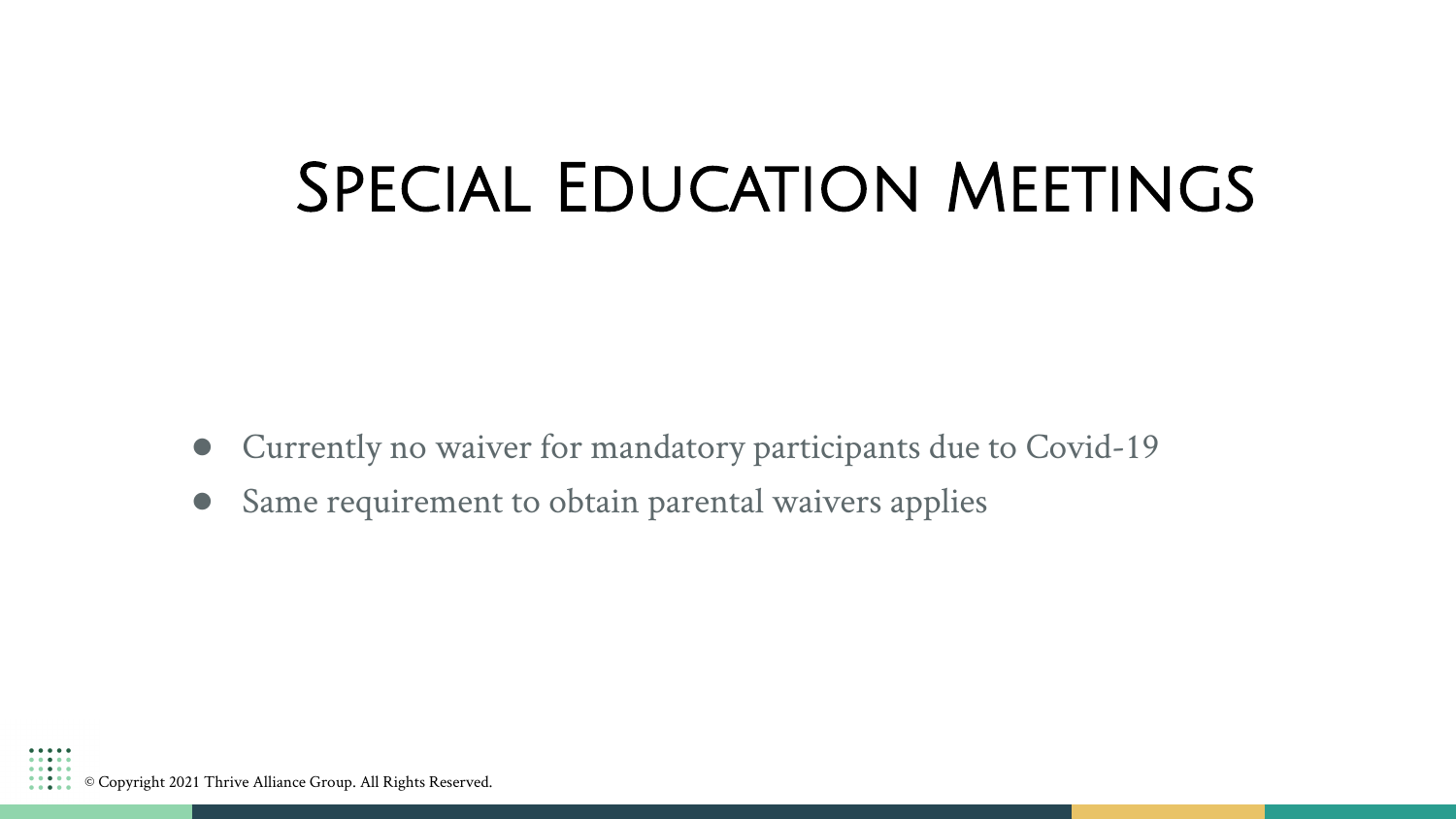#### **EVALUATIONS**

- Pursuant to Executive Order 104, all scheduled evaluations, except social histories, are necessarily suspended until school is back in session
- Parents should be notified by email ( and regular mail if possible) advising of the scheduled evaluations, the postponement, and the fact that the evaluations will be rescheduled when school opens
- Parents' attorneys offering up private evaluators to conduct evaluations remotely ????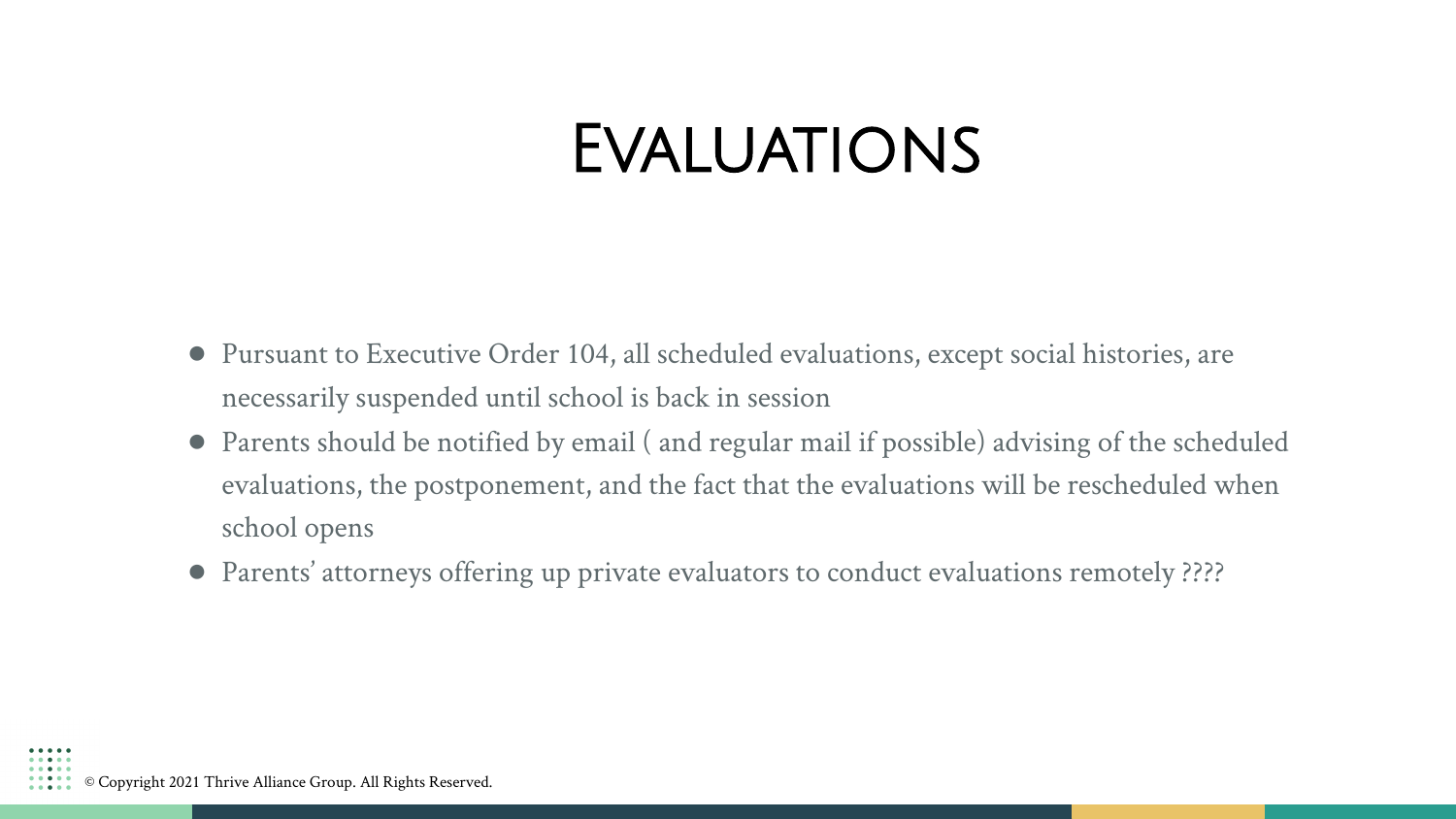## Annual Review Meetings

- Case managers should try to have annual review meetings via teleconference and /or conference calls with the IEP team
- Parents should be contacted in writing via email for their consent to meet remotely.
- If parent declines, the meeting will be postponed until school reopens
	- $\circ$  Consider encouraging parent to have meeting remotely to extend existing IEP keep everything the same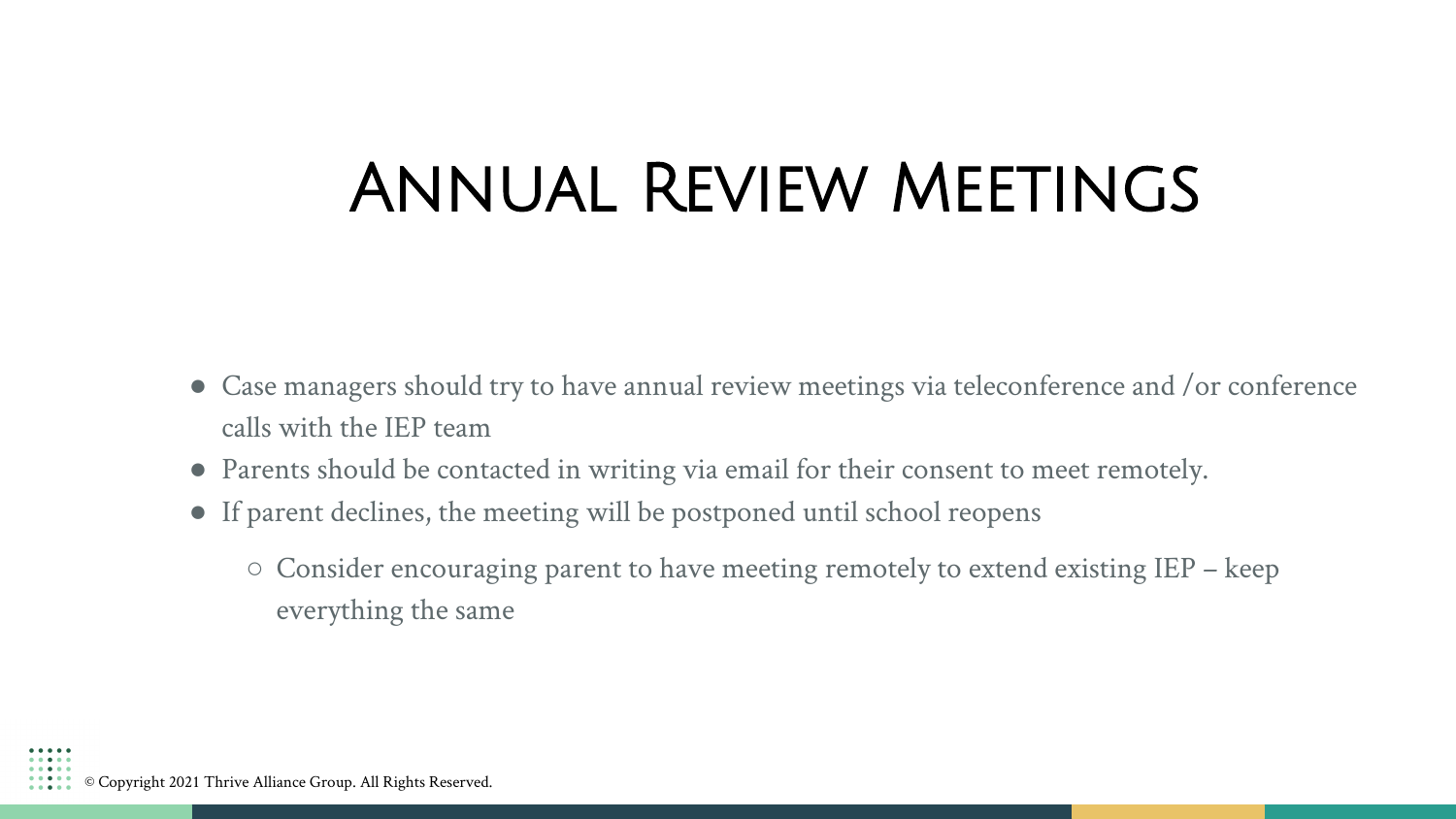## 504 Meetings

- Meetings should be held remotely
- If the parents to not consent to a remote meeting, it will be rescheduled to when school is back in session
- Remember, 504 plans are not educationally based, they are access based anti-discrimination plans
- Team can make accommodation or modification recommendations that relate directly to remote or virtual learning only
- 504 can be changed once schools are reopened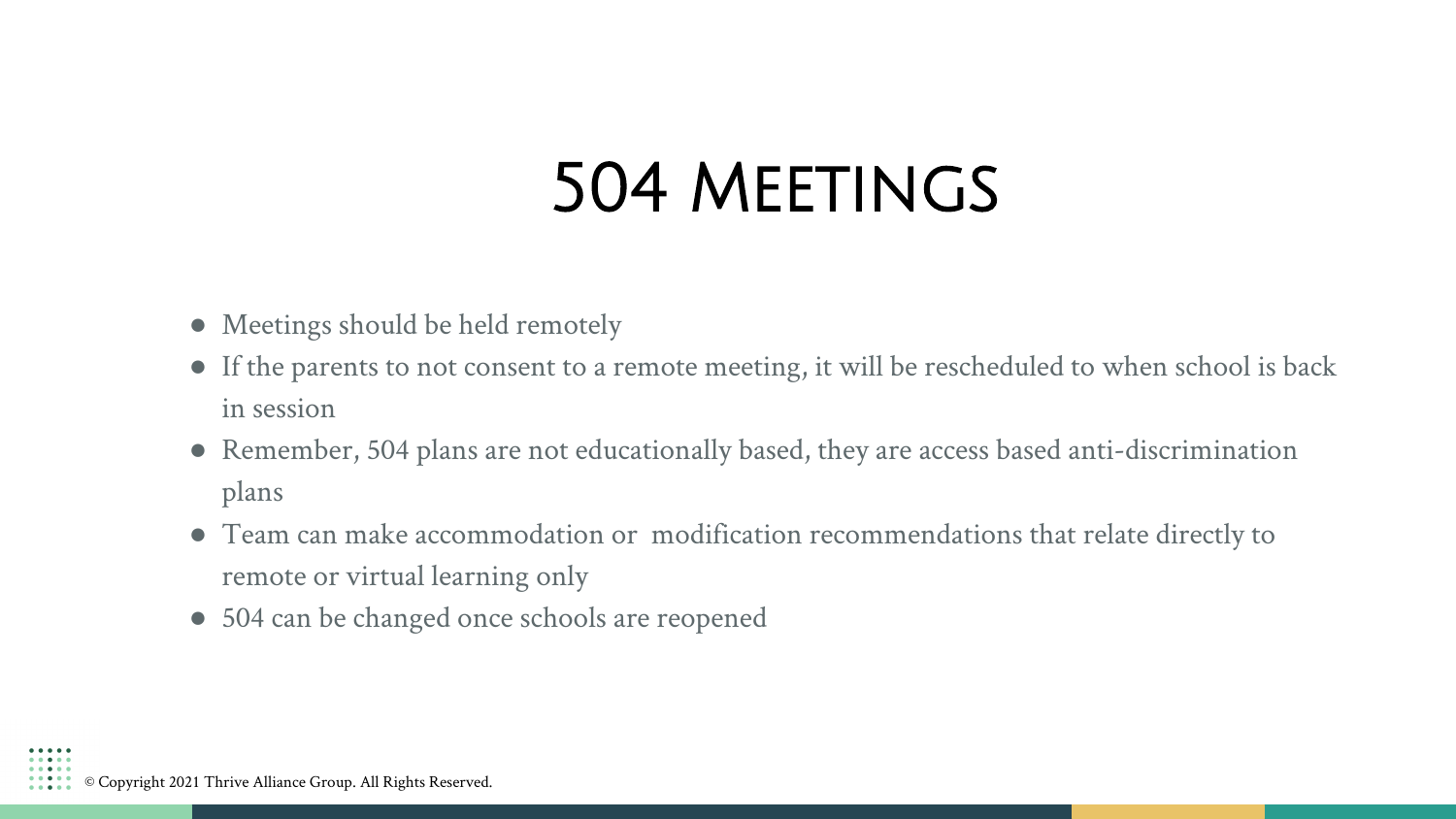## IEP/504 Implementation

- IEP students are entitled to be educated with their peers in the least restrictive environment appropriate for their needs
- Difficult for some students to participate online, particularly for services such as physical and occupational therapy and social/emotional support
- These may require in person support
- May require an adult onsite as a facilitator
- Recommend notifying parents regarding remote instruction if providing any live stream group instruction by form that they must complete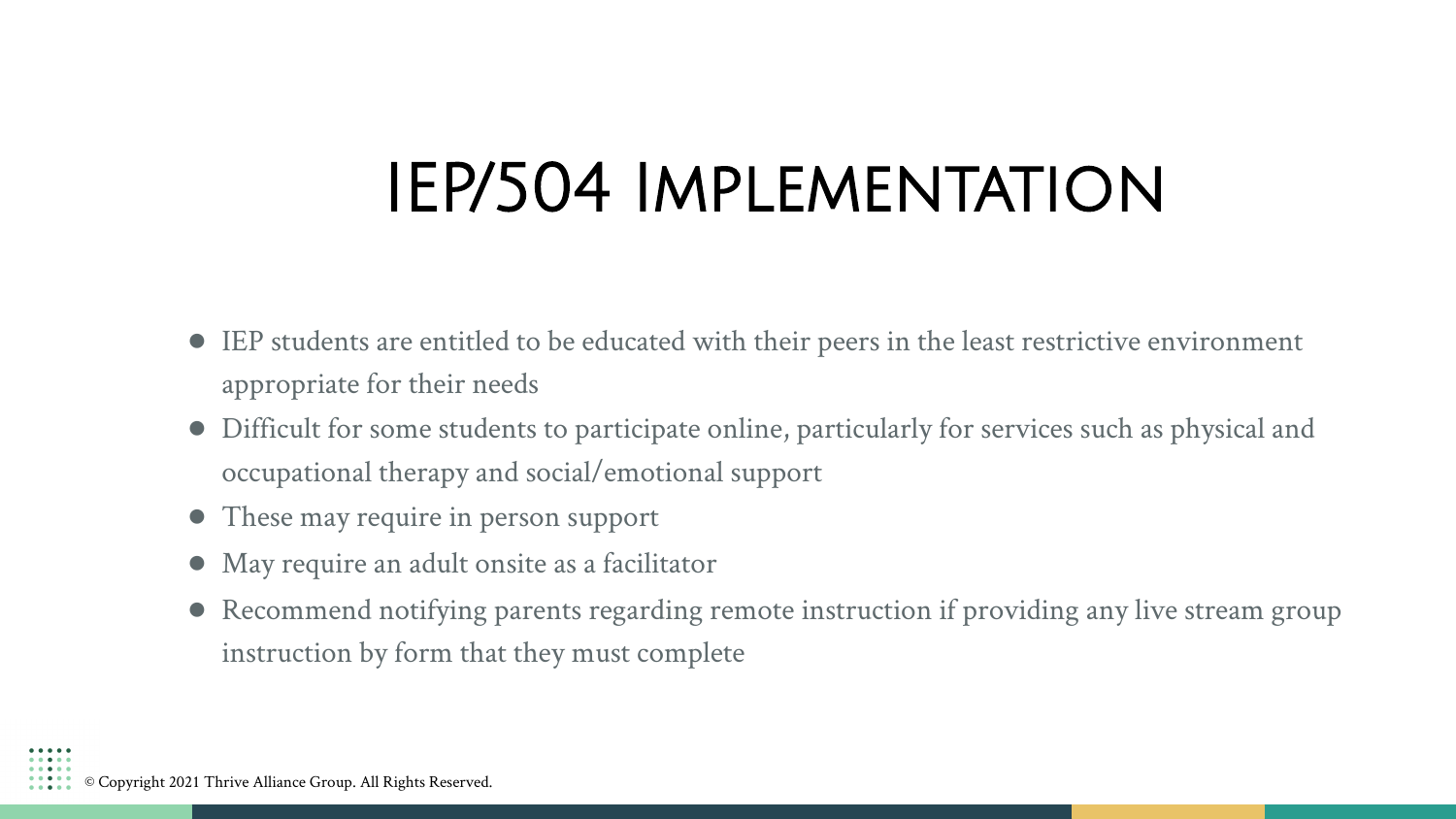# CONTINUED...

- For 504 students, if remote instruction is appropriate, all students receiving 504 modifications and accommodations must continue to do so where appropriate
- Paraprofessionals can review weekly assignments and check in with the parent/ students daily to make sure the students understand the assignments.
- Teachers should ensure that all modifications that can applied to remote learning be utilized
- For example, if a student gets extended time for homework or assignments, same should be applied to remote instruction
- Teachers must be cognizant of timelines and due dates in relation to their positing of assignments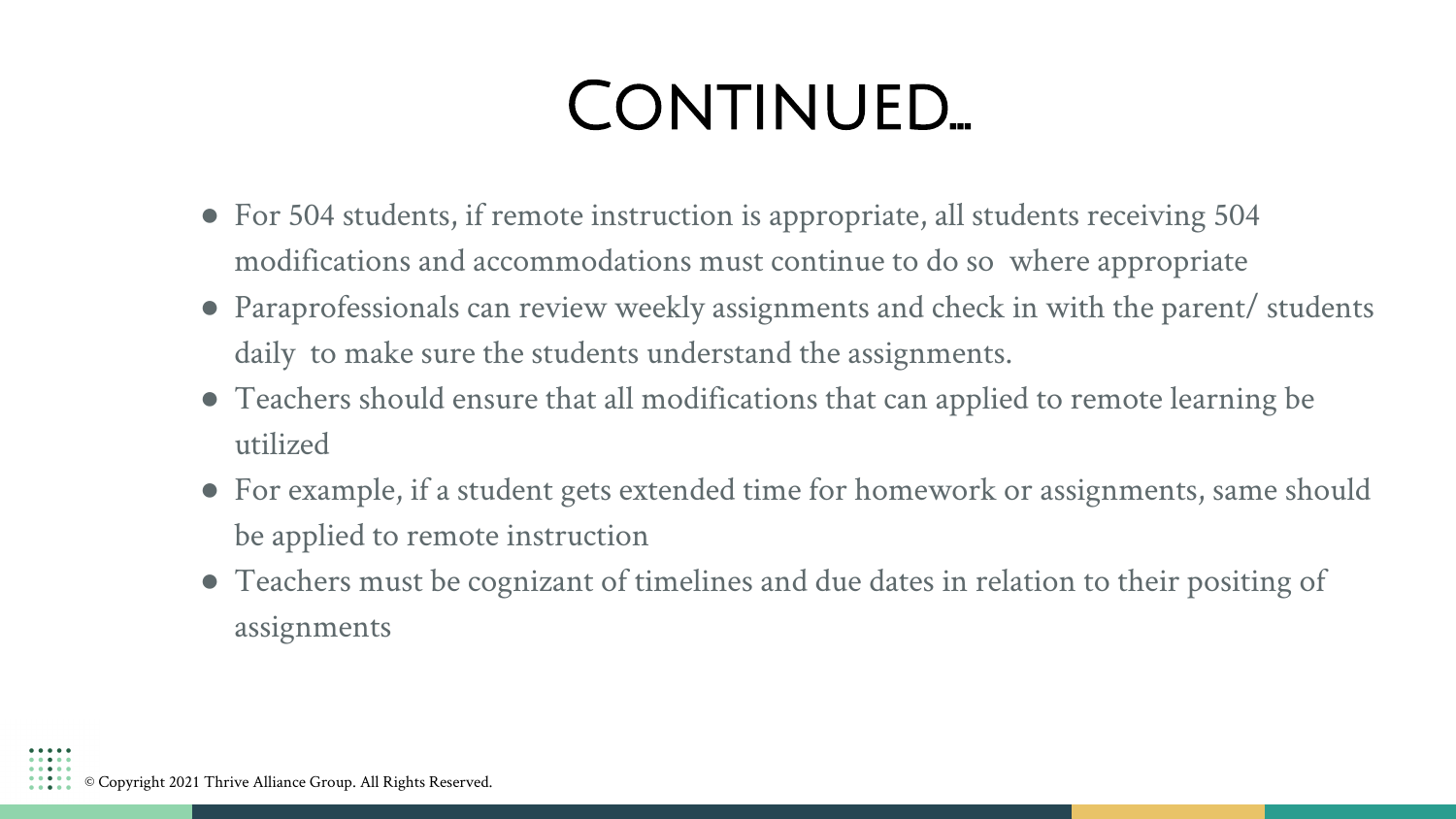## Home Instruction

- As all in-person services are suspended by Order of Governor Murphy, in-home instruction is not recommended
- Executive Order states that Districts , in consultation with the Commissioner of the Department of Education, shall have authority and discretion to determine home instruction arrangements on a case by case basis
- Districts cannot choose on their own to provide home instruction
- Districts must consult with the Commissioner of Education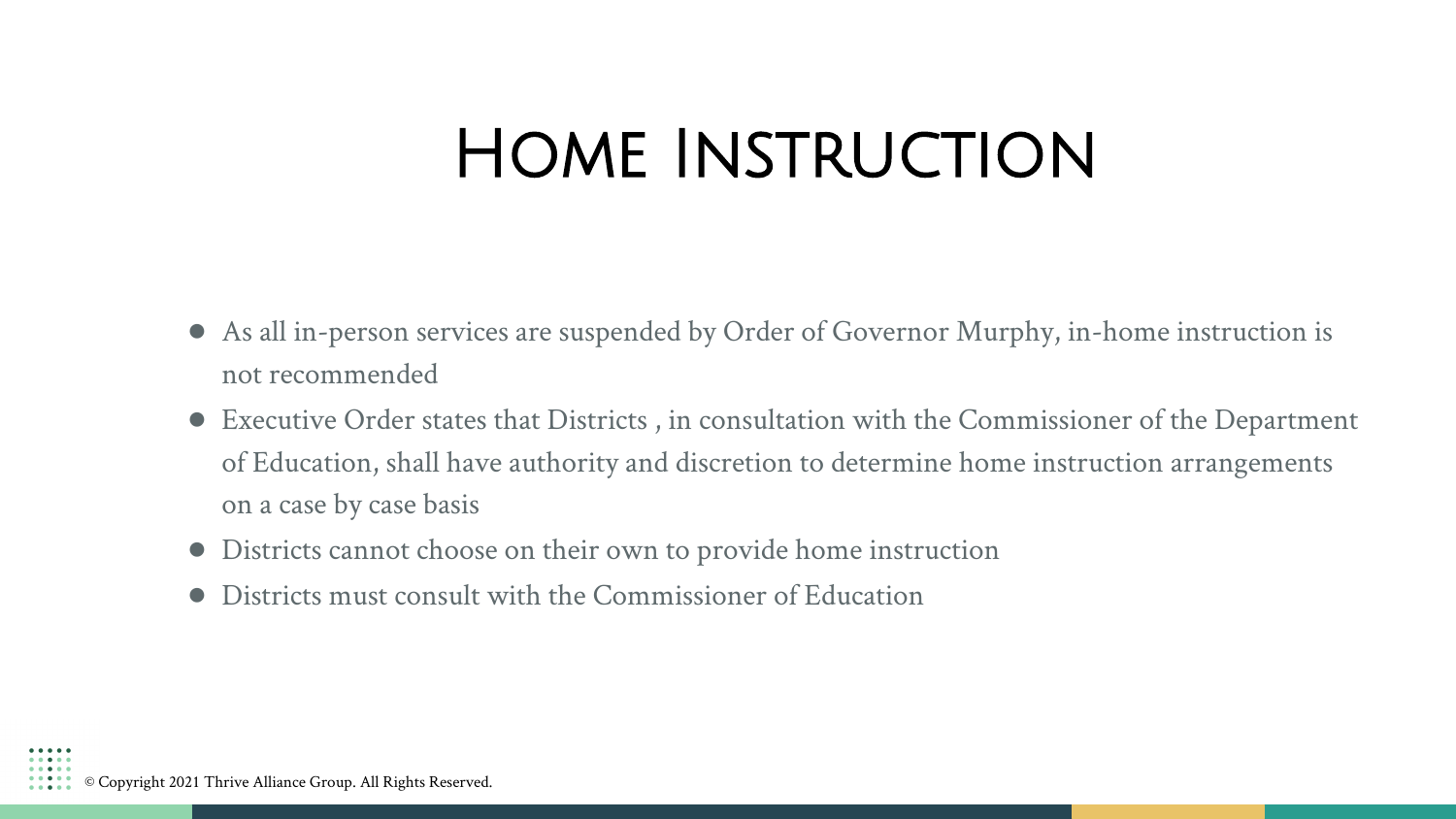## Medically Fragile Students

- All health care plans should be sent to the parent
- Districts must make a case by case determination of whether medical services are necessary for remote learning
- If medical services are necessary, districts must first get county approval to provide in-person services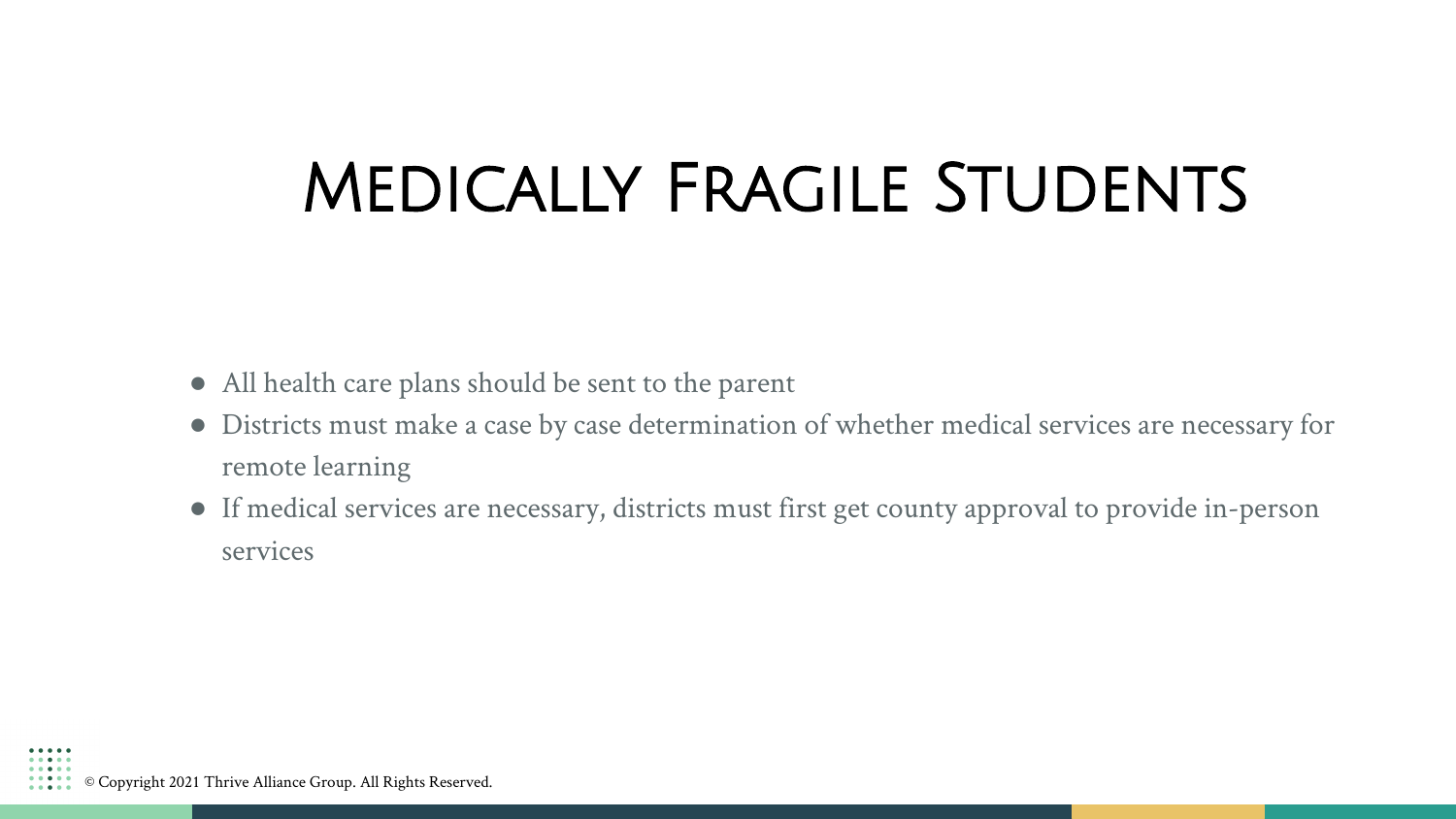#### Parental Waivers Regarding Online **INSTRUCTION**

- Due to Executive Order 104, Districts are now developing virtual learning groups and/or classroom opportunities as a primary learning platform
- It is recommended that schools address parental privacy concerns by informing parents about proposed services, their platforms for delivery, and obtain parental consent in writing for any services administered.
	- Some platforms require affirmative consent
	- Notice / Opt-out acceptable for others
- Parents should be informed that group virtual learning means that their child's name and live video could potentially be seen by anyone in the background of the other students who are participating, and that their child may see actions in the background of other students.
- A child's information, such as, but not limited to, classification status, accommodations, related services, academic levels and/or skills may also be inadvertently disclosed to others during group sessions.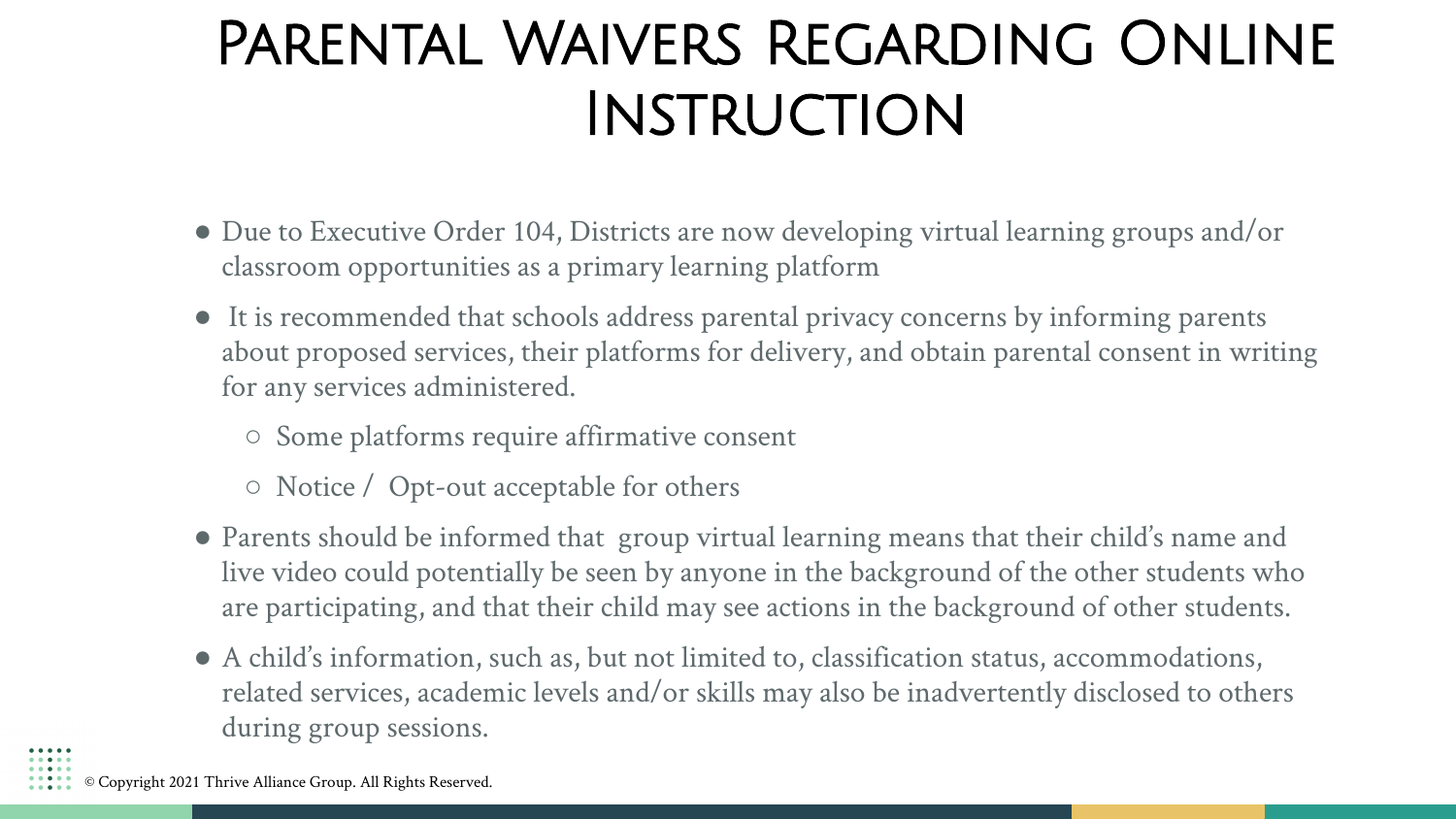# DON'T:

- Forget about your out of district students
- Assume things will be forgiven given COVID closures
- Relay on outside advice where your particular situation is not considered.
- Assume Remote Related Services will negate compensatory education.
- Do things on your own. Collaborate!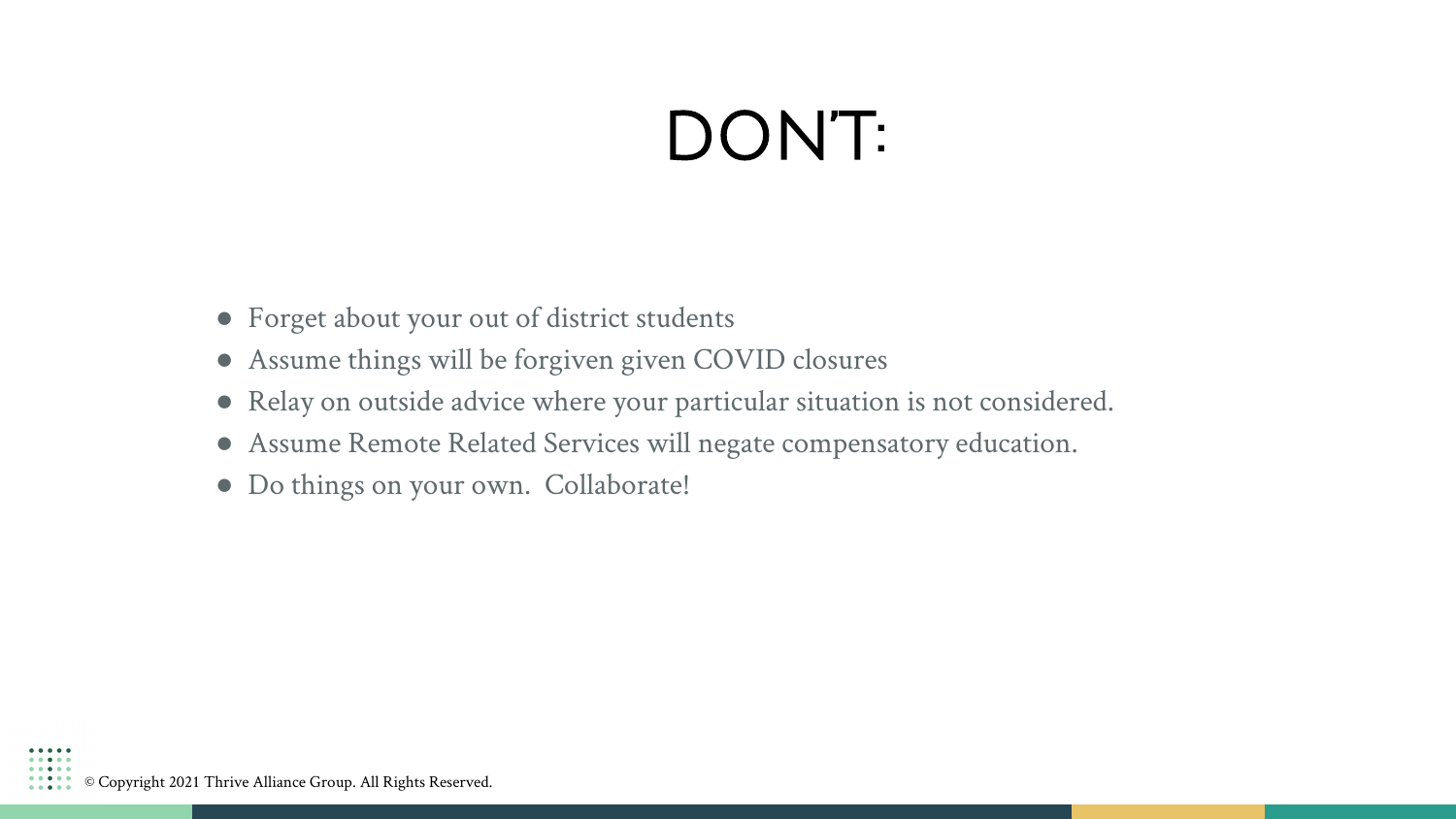# DO:

- Communicate effectively with parents and teachers.
- Document everything!
- Start budgeting for compensatory education
- Follow procedural safeguards as much as possible
- Keep a list of pending evaluations
- Start developing forms for how to assess compensatory education and train your teams
- Consult with YOUR Board attorney